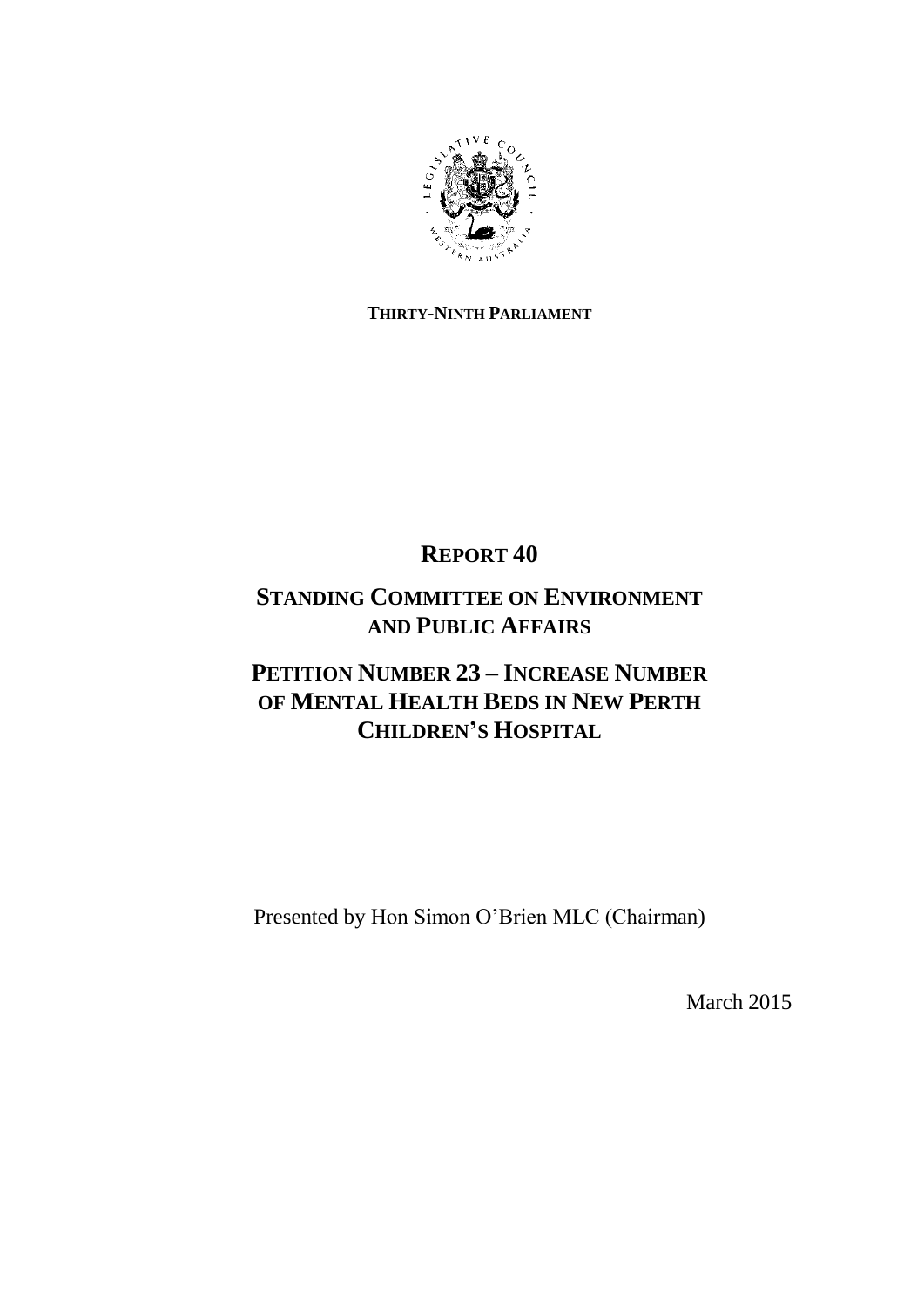## **STANDING COMMITTEE ON ENVIRONMENT AND PUBLIC AFFAIRS**

## **Date first appointed:**

### **17 August 2005**

### **Terms of Reference:**

The following is an extract from Schedule 1 of the Legislative Council Standing Orders:

## "**2. Environment and Public Affairs Committee**

- 2.1 An *Environment and Public Affairs Committee* is established.
- 2.2 The Committee consists of 5 Members.
- 2.3 The functions of the Committee are to inquire into and report on
	- (a) any public or private policy, practice, scheme, arrangement, or project whose implementation, or intended implementation, within the limits of the State is affecting, or may affect, the environment;
	- (b) any bill referred by the Council; and
	- (c) petitions.
- 2.4 The Committee, where relevant and appropriate, is to assess the merit of matters or issues arising from an inquiry in accordance with the principles of ecologically sustainable development and the minimisation of harm to the environment.
- 2.5 The Committee may refer a petition to another Committee where the subject matter of the petition is within the competence of that Committee.
- 2.6 In this order **"environment"** has the meaning assigned to it under section 3(1), (2) of the *Environmental Protection Act 1986*."

## **Members as at the time of this inquiry:**

| Hon Simon O'Brien MLC (Chairman) | Hon Stephen Dawson MLC (Deputy Chair) |
|----------------------------------|---------------------------------------|
| Hon Brian Ellis MLC              | Hon Paul Brown MLC                    |
| Hon Samantha Rowe MLC            |                                       |

## **Staff as at the time of this inquiry:**

Irina Lobeto-Ortega (Advisory Officer (Legal)) Amanda Gillingham (Research Officer) Margaret Liveris (Committee Clerk)

**Address:**

Parliament House, Perth WA 6000, Telephone (08) 9222 7222 lcco@parliament.wa.gov.au Website: http://www.parliament.wa.gov.au

#### **ISBN 978-1-925149-15-9**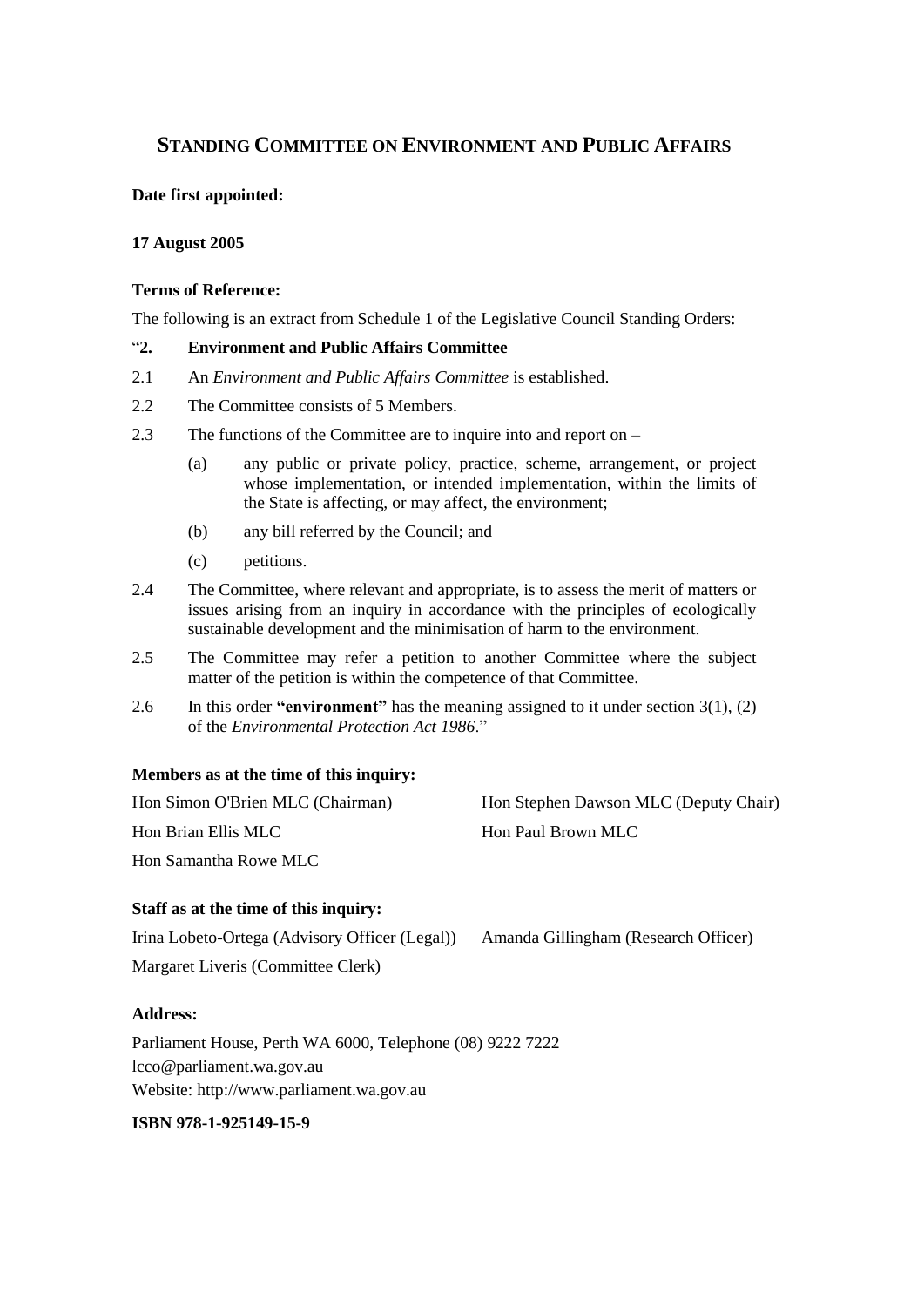## **CONTENTS**

| 1                        |                                                                              |  |
|--------------------------|------------------------------------------------------------------------------|--|
| $\overline{2}$           |                                                                              |  |
|                          |                                                                              |  |
|                          |                                                                              |  |
|                          | Inquiry into the mental health and wellbeing of children and young people in |  |
|                          |                                                                              |  |
|                          |                                                                              |  |
|                          | Western Australian Mental Health, Alcohol and Other Drug Services Plan 2015- |  |
|                          |                                                                              |  |
| 3                        |                                                                              |  |
|                          |                                                                              |  |
|                          |                                                                              |  |
|                          |                                                                              |  |
|                          |                                                                              |  |
| $\overline{\mathcal{A}}$ |                                                                              |  |
|                          |                                                                              |  |
|                          |                                                                              |  |
|                          | APPENDIX 1 WESTERN AUSTRALIAN MENTAL HEALTH, ALCOHOL AND OTHER               |  |
|                          |                                                                              |  |
|                          |                                                                              |  |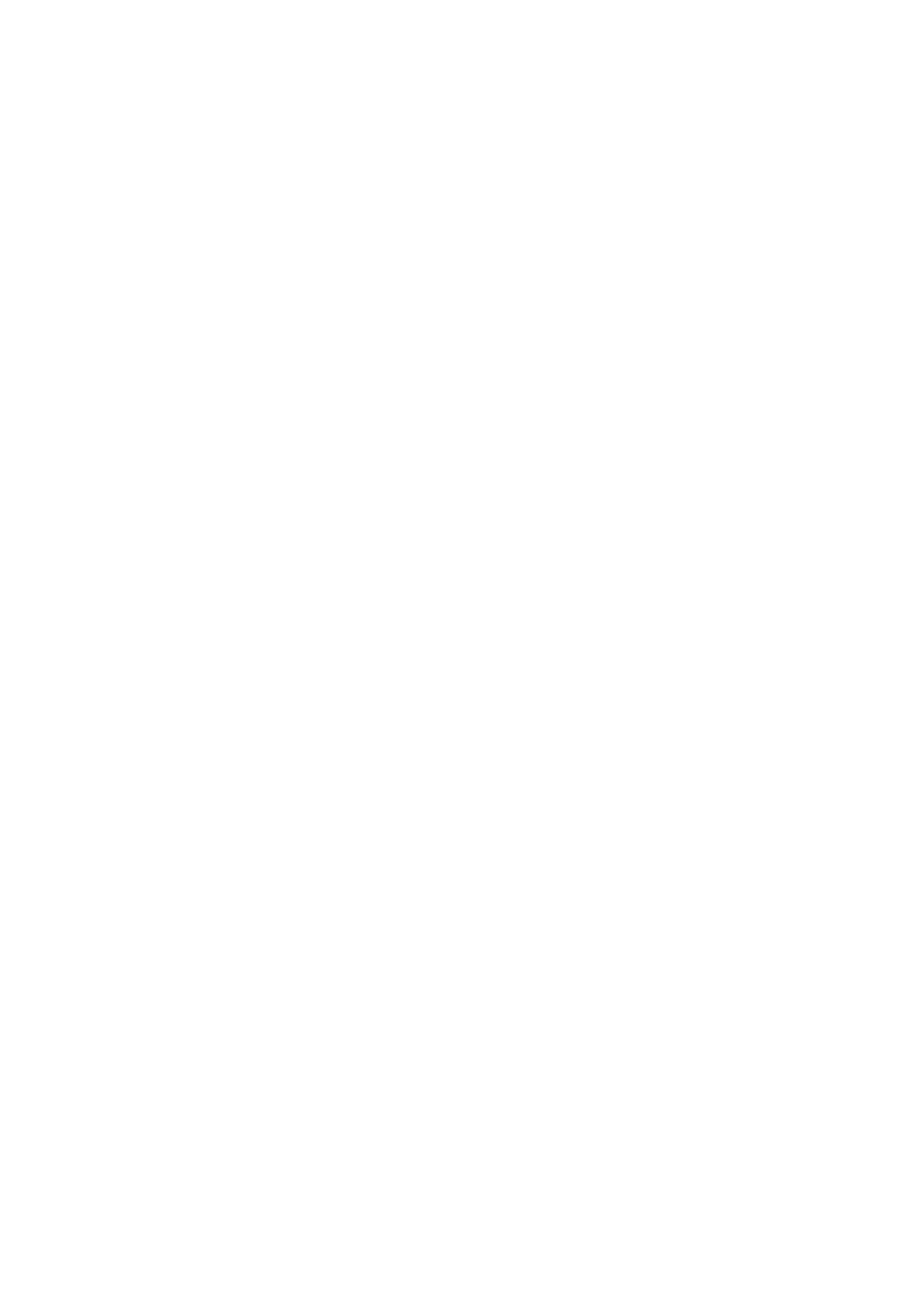### <span id="page-4-0"></span>**REPORT OF THE STANDING COMMITTEE ON ENVIRONMENT AND PUBLIC AFFAIRS**

## **IN RELATION TO PETITION NUMBER 23 –**

## **INCREASE NUMBER OF MENTAL HEALTH BEDS IN NEW PERTH CHILDREN'S HOSPITAL**

### <span id="page-4-1"></span>**1 REFERENCE AND PROCEDURE**

- 1.1 On 3 December 2013, Hon Stephen Dawson MLC tabled a petition containing 691 signatures in the Legislative Council calling for an increase in the number of mental health beds for adolescents in the new Perth Children"s Hospital. The petition is available for download from [http://www.parliament.wa.gov.au/env/.](http://www.parliament.wa.gov.au/env/)
- 1.2 The terms of the petition state (in part):

*We the undersigned residents of Western Australia are opposed to the State Government's plan to incorporate 20 mental health beds for adolescents in the new Perth Children's Hospital. This number of beds is inadequate to meet the psychiatric needs of young people in Western Australia.*

*Your petitioners therefore respectfully request the Legislative Council to support the call for a vastly increased number of mental health beds to be incorporated into the new Perth Children's Hospital*. 1

- 1.3 The petition was referred to the Standing Committee on Environment and Public Affairs (**Committee**) upon presentation to the Legislative Council, pursuant to Standing Order 102(6).
- 1.4 The Committee invited the principal petitioner and tabling Member to provide submissions on 10 December 2013. The Committee then requested a response to the original petition and these submissions from the Minister for Health and the Minister for Mental Health $^2$

<sup>1</sup> Tabled Paper 1072, Legislative Council, 3 December 2013.

<sup>&</sup>lt;sup>2</sup> The submissions from the principal petitioner, tabling Member and responses from the Minister for Health and Minister for Mental Health are publicly available on the Committee's webpage.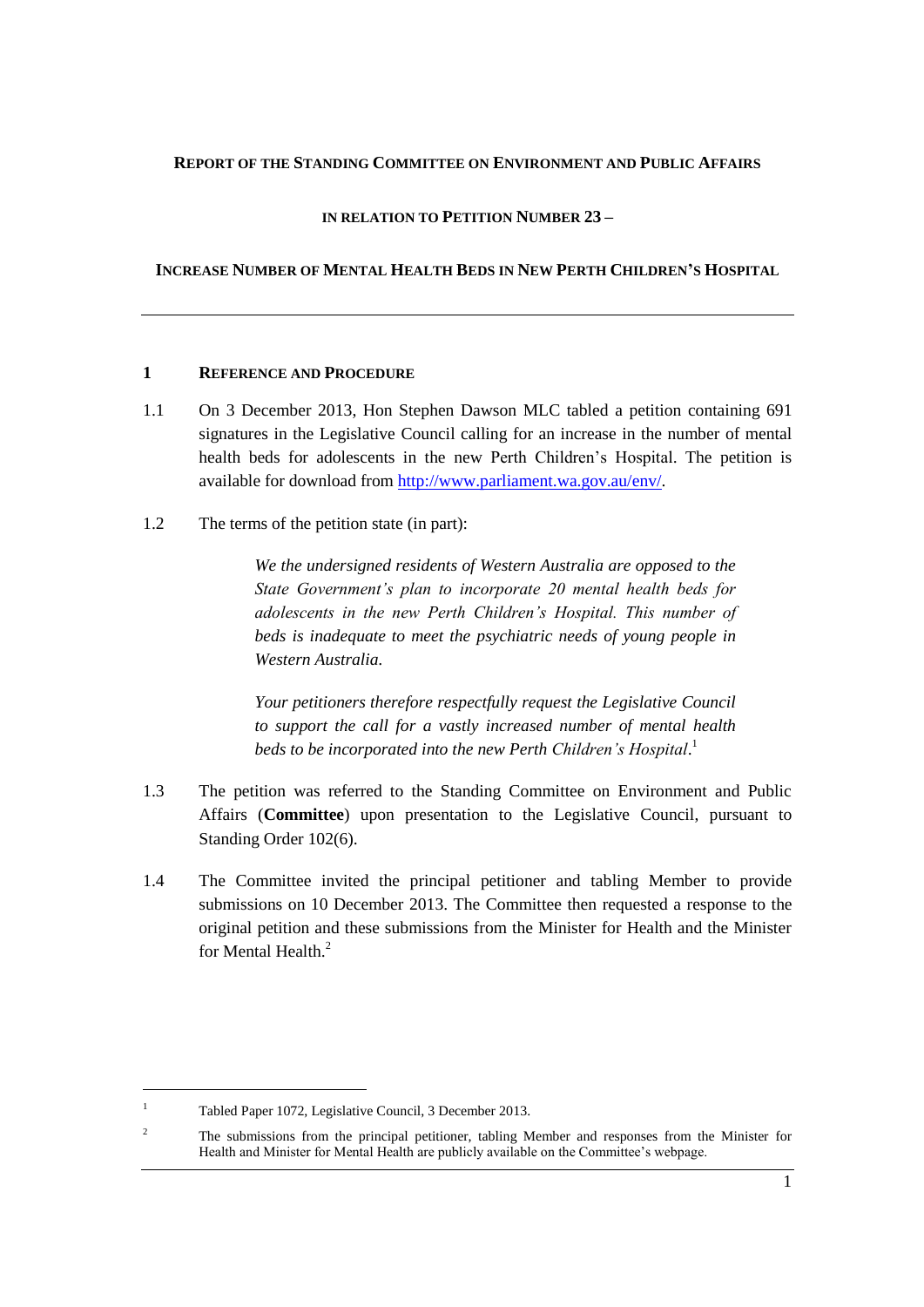1.5 The Committee held three public hearings into this petition on 2 July 2014. Witnesses who appeared before the Committee were (in order of appearance):

| Dr Aaron Groves        | Chair, WA Branch, Royal Australian and New Zealand      |
|------------------------|---------------------------------------------------------|
|                        | College of Psychiatrists                                |
| Dr Julie Caunt         | Chair, Faculty of Child and Adolescent Psychiatry, WA   |
|                        | <b>Branch</b>                                           |
| Mrs Christine Brown    | Director, Mental Health Placements for Perth Children's |
| (principal petitioner) | Hospital                                                |
| Mrs Linda Stillitano   | Director, Mental Health Placements for Perth Children's |
|                        | Hospital                                                |
| Mr Timothy Marney      | Commissioner, Mental Health Commission                  |
| Ms Kirsten James       | Senior Program Officer, Mental Health Commission        |

1.6 The Committee extends its appreciation to the witnesses for providing evidence as part of this inquiry and especially to Mrs Christine Brown and Mrs Linda Stillitano for sharing their personal experiences with candour and grace.

## <span id="page-5-0"></span>**2 CONTEXT**

## <span id="page-5-1"></span>**Christine Brown's story**

- 2.1 This petition deals with the number of mental health beds being planned for children and young people in Western Australia, but at its core are the children and families affected by mental illness. The Committee received a submission and heard evidence from Mrs Christine Brown, the principal petitioner, who gave the Committee a personal account of the challenges faced by her family over the past four years.
- 2.2 Mrs Brown has spoken to the Committee about her daughter"s experience with mental health services that are available for children and youth and her concerns that the number of mental health beds planned for the future will be insufficient. Mrs Brown gave evidence to the Committee of several instances where her daughter was "turned away" from Princess Margaret Hospital (**PMH**) because there were no mental health beds available at the time.
- 2.3 Of the four instances that were discussed at the hearing, however, the Committee notes that in only the first instance was Mrs Brown"s daughter not eventually admitted to hospital; the family instead received treatment from an acute community intervention team at home. $3$

-

<sup>3</sup> Mrs Christine Brown, Director*,* More Mental Health Placements for Perth Children"s Hospital, *Transcript of Evidence*, 2 July 2014, p1.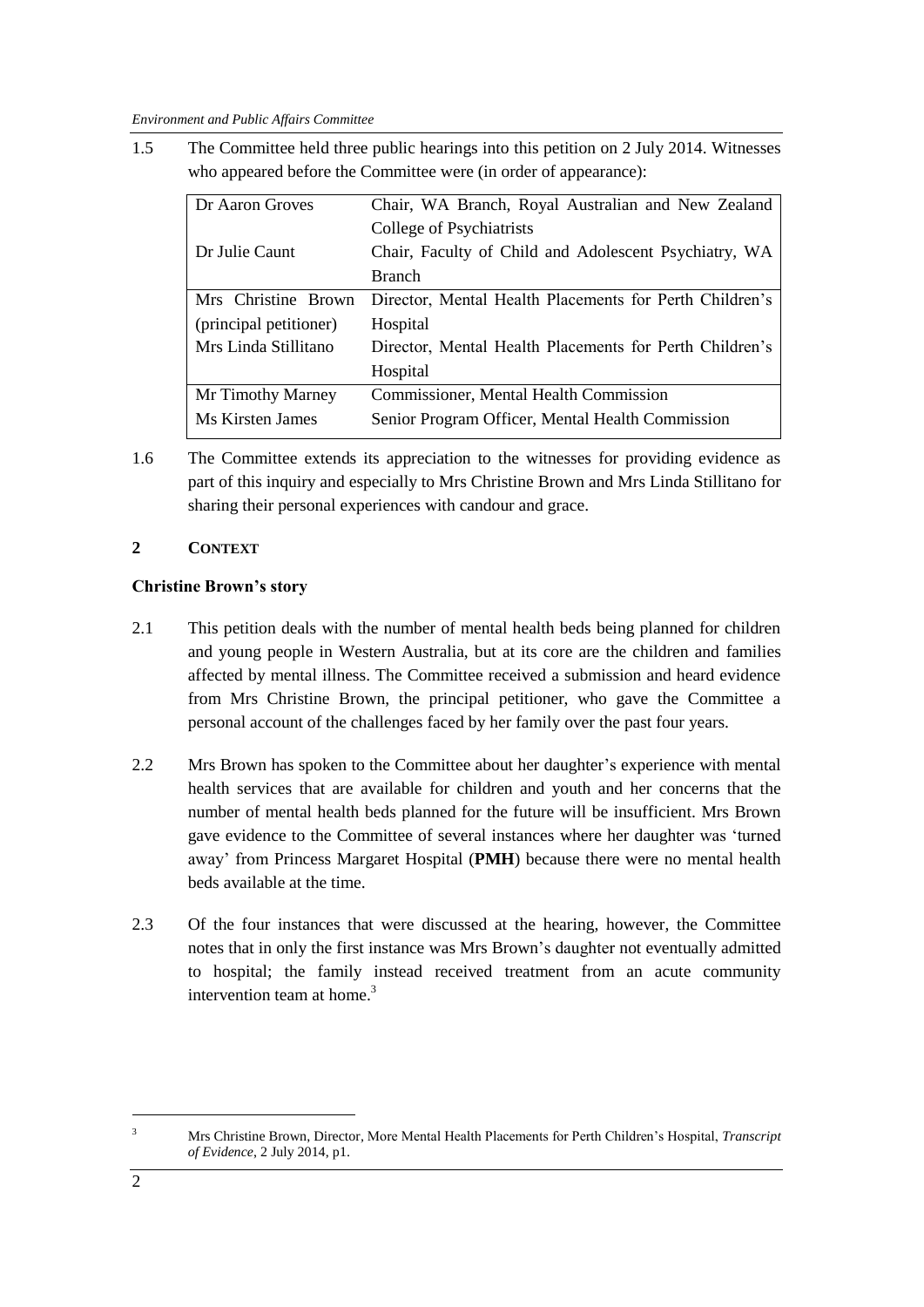2.4 Mrs Brown also gave evidence that, at times, the family felt pressure to leave hospital early to free up the bed for someone else.<sup>4</sup>

### <span id="page-6-0"></span>**New Perth Children's Hospital**

- 2.5 In 2010, the Western Australian Government first announced its plans to build a new children's hospital in Perth, on the QEII site in Nedlands.<sup>5</sup>
- 2.6 Initial estimates of the number of beds that could be housed in the hospital were increased several times, during both the planning and construction stage. The Government recently announced that the Perth Children"s Hospital (**PCH**) would increase the total number of paediatric beds in the State from 339 to 406 by 2016 and that 'more than 90 per cent of these beds will be new beds in new hospitals.<sup>56</sup>

## <span id="page-6-1"></span>**Inquiry into the mental health and wellbeing of children and young people in Western Australia**

- 2.7 In April 2011, the Commissioner for Children and Young People released a report into the mental health and wellbeing of children and young people in Western Australia.<sup>7</sup> The report was the result of the Commissioner"s seven month long inquiry into the mental health services available for children and young people in the State.
- 2.8 The Commissioner's report found that:

 $\overline{a}$ 

- Clinical mental health services for children and young people in Western Australia are under-funded and under-resourced (page 52); in regional and remote areas, these same services are, in some cases, non-existent (page 78).
- There is a gap in early intervention and treatment service areas for children, resulting in children having to wait until their conditions deteriorate to an acute stage before any assistance can be accessed (page 127).
- Bentley Adolescent Unit (**BAU**) is inadequate in terms of age-appropriate facilities and is unable to meet service demand. The Commissioner states that over a six-month period from September 2010 to February 2011, 30 children were unable to be admitted to BAU and were redirected to alternative services (pages 152-3).

<sup>4</sup> Mrs Christine Brown, Director*,* More Mental Health Placements for Perth Children"s Hospital, *Transcript of Evidence*, 2 July 2014, pp4 and 6.

<sup>5</sup> "Planning for WA"s new children"s hospital begins", *Joint Media Statement*, Premier and Minister for Health, 21 February 2010.

<sup>6</sup> "Final concrete poured at Perth Children"s Hospital", *Media Statement*, Minister for Health, 11 June 2014.

<sup>7</sup> Commissioner for Children and Young People, *Report of the Inquiry into the mental health and wellbeing of children and young people in Western Australia*, April 2011.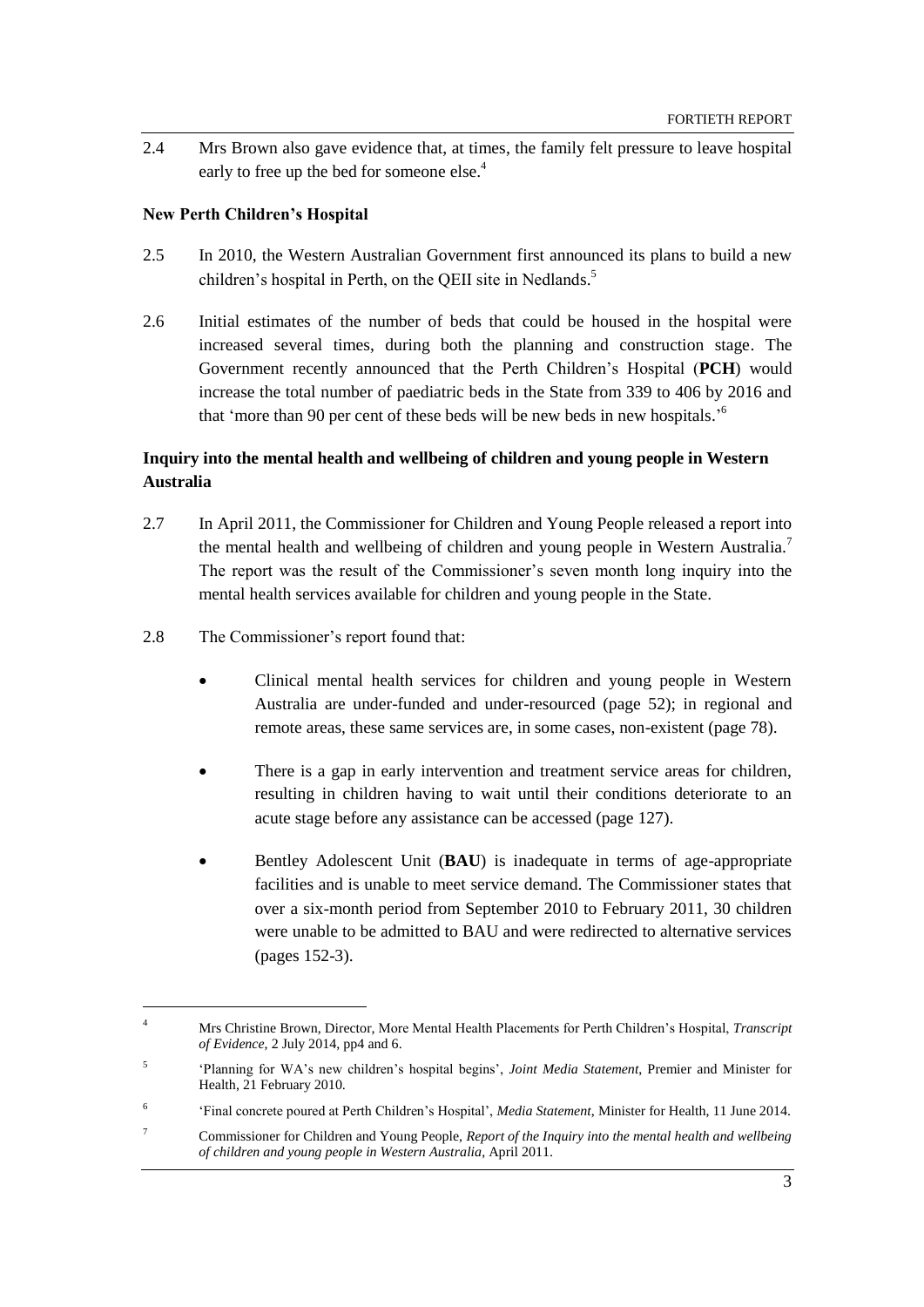- In addition to the Government's plan to move six beds for children under 16 years of age from BAU to the new PCH (making a total of 20 inpatient beds), there is a need for an acute care facility to accommodate youth up to 25 years of age (page 153).
- 2.9 The following recommendations from the Commissioner"s report relate to the issue of mental health services for children and young people:
	- **Recommendation 9**: A strategic and comprehensive plan for the mental health and wellbeing of children and young people across Western Australia be developed by the Mental Health Commission.
	- **Recommendation 49**: As a matter of urgency, the Bentley Adolescent Unit be upgraded to provide a more therapeutic service for children and young people.
	- **Recommendation 50:** Planning for the new Children's Hospital should include comprehensive therapeutic services for children and young people with mental illness, and be able to accommodate and support young people up to 25 years of age where developmentally and clinically appropriate.
	- **Recommendation 52:** A short-term residential facility for young people being discharged from acute in-patient care be made available, as a "step-down" from hospital care when appropriate.
- 2.10 In August 2014, the Commissioner commenced a project to review the implementation of the inquiry's recommendations.<sup>8</sup>

## <span id="page-7-0"></span>**The 2012 Stokes Review**

- 2.11 In 2011, the Mental Health Commission and the Department of Health jointly commissioned Professor Bryant Stokes AM to conduct an independent review of admission and discharge practices of public mental health facilities and services in Western Australia.<sup>9</sup> The Stokes Review found that mental health services in Western Australia consist of:
	- acute inpatient services
	- community mental health services

-

<sup>8</sup> For more detail, refer to the Commissioner for Children and Young People"s website at: [http://www.ccyp.wa.gov.au/content/Mental-health.aspx.](http://www.ccyp.wa.gov.au/content/Mental-health.aspx) 

<sup>9</sup> Western Australia, Mental Health Commission and Department of Health, Professor Bryant Stokes AM, *Review of the admission or referral to and the discharge and transfer practices of public mental health facilities/services in Western Australia*, July 2012 (**Stokes Review**).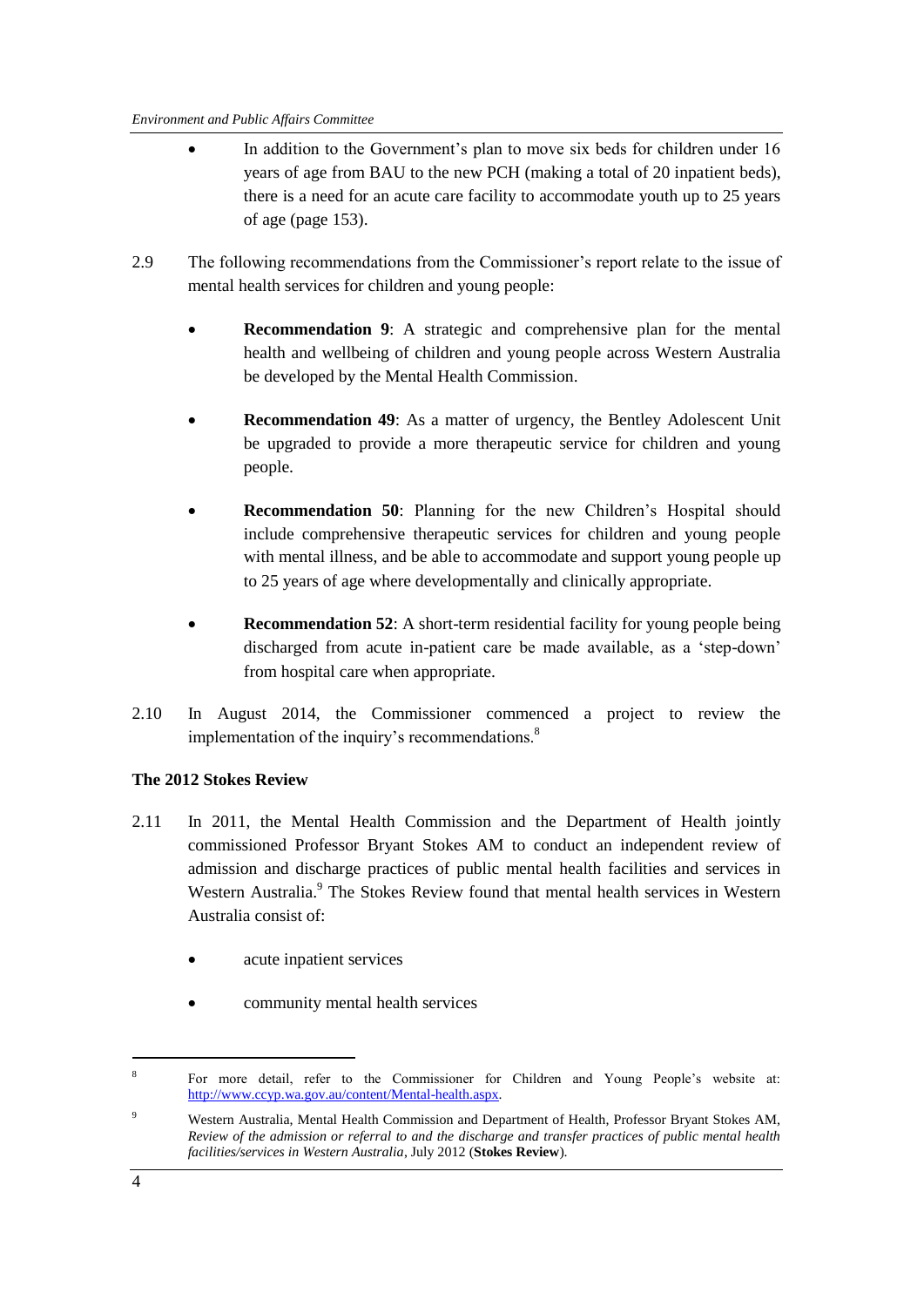- recovery/rehabilitation services
- non-government organisations.<sup>10</sup>
- 2.12 At the time of the Stokes Review, there were 20 dedicated youth beds available in Western Australia: 12 beds at BAU and eight beds at PMH. The review found that WA has "proportionally fewer child and adolescent beds, forensic beds and non-acute beds than other Australian states.<sup>'11</sup>
- 2.13 Professor Stokes also found that there are "no specialised mental health inpatient beds for children and adolescents in rural areas.<sup>12</sup>
- <span id="page-8-0"></span>2.14 In finding that children and youth with mental illness present particular challenges for the mental health system in WA, the Stokes Review recommended that:

*5.1 The current acute bed configuration can only be adjusted when there are appropriate step-down rehabilitation and supported accommodation beds established. Any attempt to close acute beds before these systems are in place will be further detrimental to the system.*

*5.2 Adolescent beds need to be increased to take into account the increasing population of youths. Beds must be provided for child forensic and eating disorder patients. These are urgent requirements.*

*5.3 Rural child, adolescent and youth beds should be considered a priority in forward planning and attended to immediately*. 13

2.15 The Commissioner for Children and Young People also made recommendations as part of the Stokes Review, including that:

> *A strategic and comprehensive plan for the mental health and wellbeing of children and young people across WA be developed by the MHC [Mental Health Commission]. This plan should provide for the implementation and funding of promotion, prevention, early intervention, treatment and programs*. 14

 $\overline{\phantom{a}}$ 

<sup>14</sup> Ibid, p18.

<sup>&</sup>lt;sup>10</sup> Stokes Review, p2.

 $11$  Ibid, p69.

 $12$  Ibid, p175.

<sup>13</sup> Ibid, p12.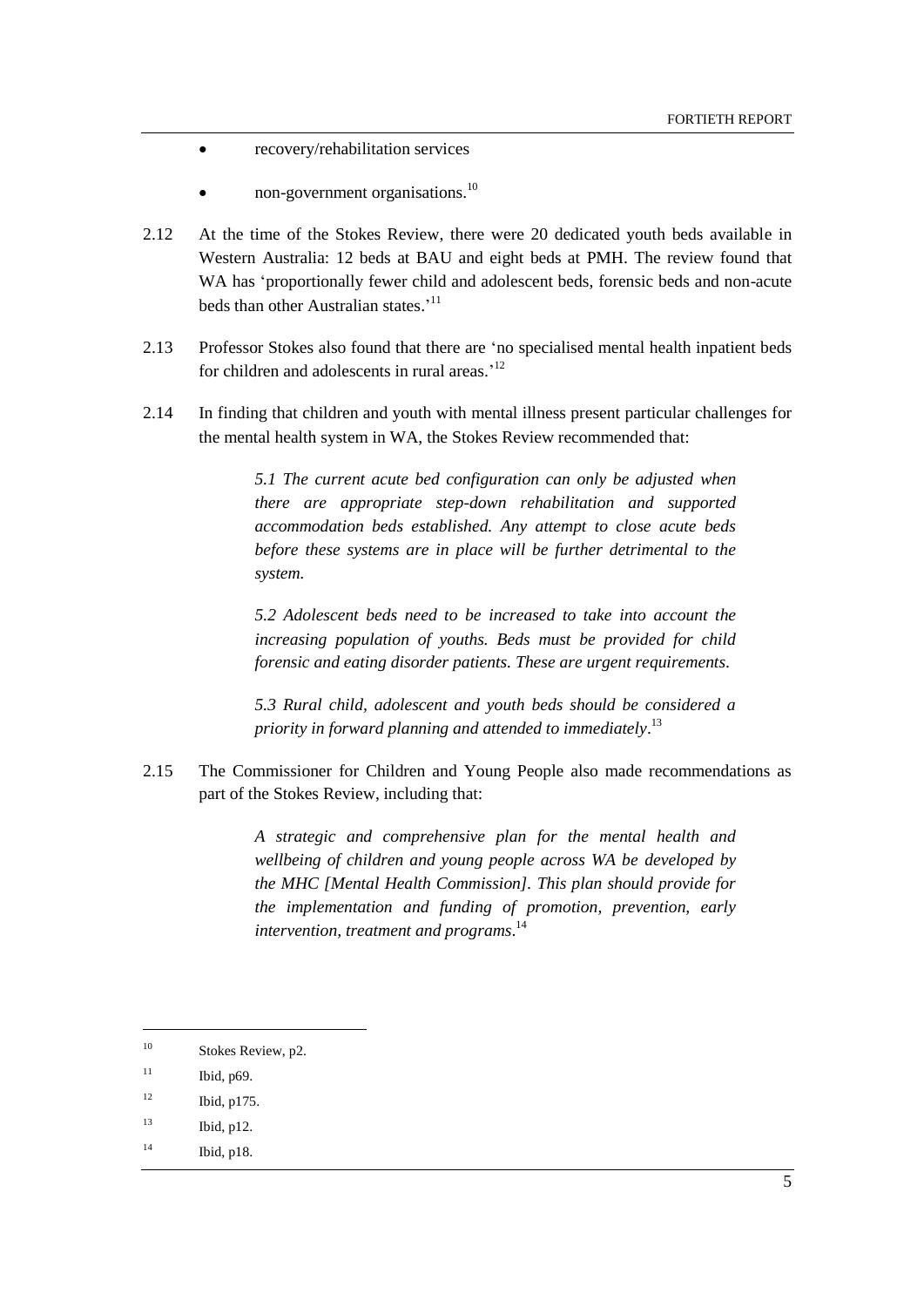### <span id="page-9-0"></span>**Western Australian Mental Health, Alcohol and Other Drug Services Plan 2015-2025**

- 2.16 The main recommendation of the Stokes Review was that the Mental Health Commission and the Department of Health jointly develop, as a matter of urgency, a Clinical Services Plan. In its response to the Stokes Review, the Western Australian Government committed to preparing a 10 year WA Mental Health Services Plan, to be completed in December 2013. 15
- 2.17 In relation to Recommendations 5.1, 5.2 and 5.3 of the Stokes Review (see paragraph [2.14,](#page-8-0) above), the Government Response stated that:

[the recommendations] *are only partly supported as whilst their objectives are consistent with the Government's intention to increase the focus on strategic approaches to planning services further deliberation is required as part of the WA Mental Health Services*  Planning to ensure a sustainable system can be delivered.<sup>16</sup>

- 2.18 The Government released its *Mental Health, Alcohol and Other Drug Services Plan 2015-2025* (**10 Year Plan**) for public consultation on 3 December 2014. 17
- 2.19 The 10 Year Plan uses national modelling tools such as the National Mental Health Service Planning Framework to estimate bed numbers required to meet demand.<sup>18</sup> Data related to the number of infant, child and adolescent mental health beds and youth beds (subacute and acute) is extracted as **Appendix 1** to this report.
- <span id="page-9-1"></span>2.20 The 10 Year Plan identifies 26 infant, child and adolescent mental health beds in 2015, and this number remains unchanged by the end of the 10 Year Plan in 2025. Conversely, the 10 Year Plan sets out figures of:
	- youth acute mental health beds 78 by 2025
	- youth subacute mental health beds  $-17$  by 2025.<sup>19</sup>
- 2.21 Youth mental health beds are a new category introduced in the 10 Year Plan (see further at paragraph [2.23,](#page-10-2) below).

<sup>15</sup> Western Australian Government, *Government Response to the report on the Review of the Admission or referral to and the discharge and transfer practices of public mental health facilities in Western Australia*, November 2012, p3.

<sup>16</sup> Ibid, p6.

<sup>&</sup>lt;sup>17</sup> The Plan was developed by the Mental Health Commission, the Drug and Alcohol Office and the Department of Health and is available from: [http://www.mentalhealth.wa.gov.au/ThePlan.aspx.](http://www.mentalhealth.wa.gov.au/ThePlan.aspx)

<sup>18</sup> Western Australian Government, *Mental Health, Alcohol and Other Drug Services Plan 2015-2025*, Consultation Draft, 2014, p6.

 $19$  10 Year Plan, p50.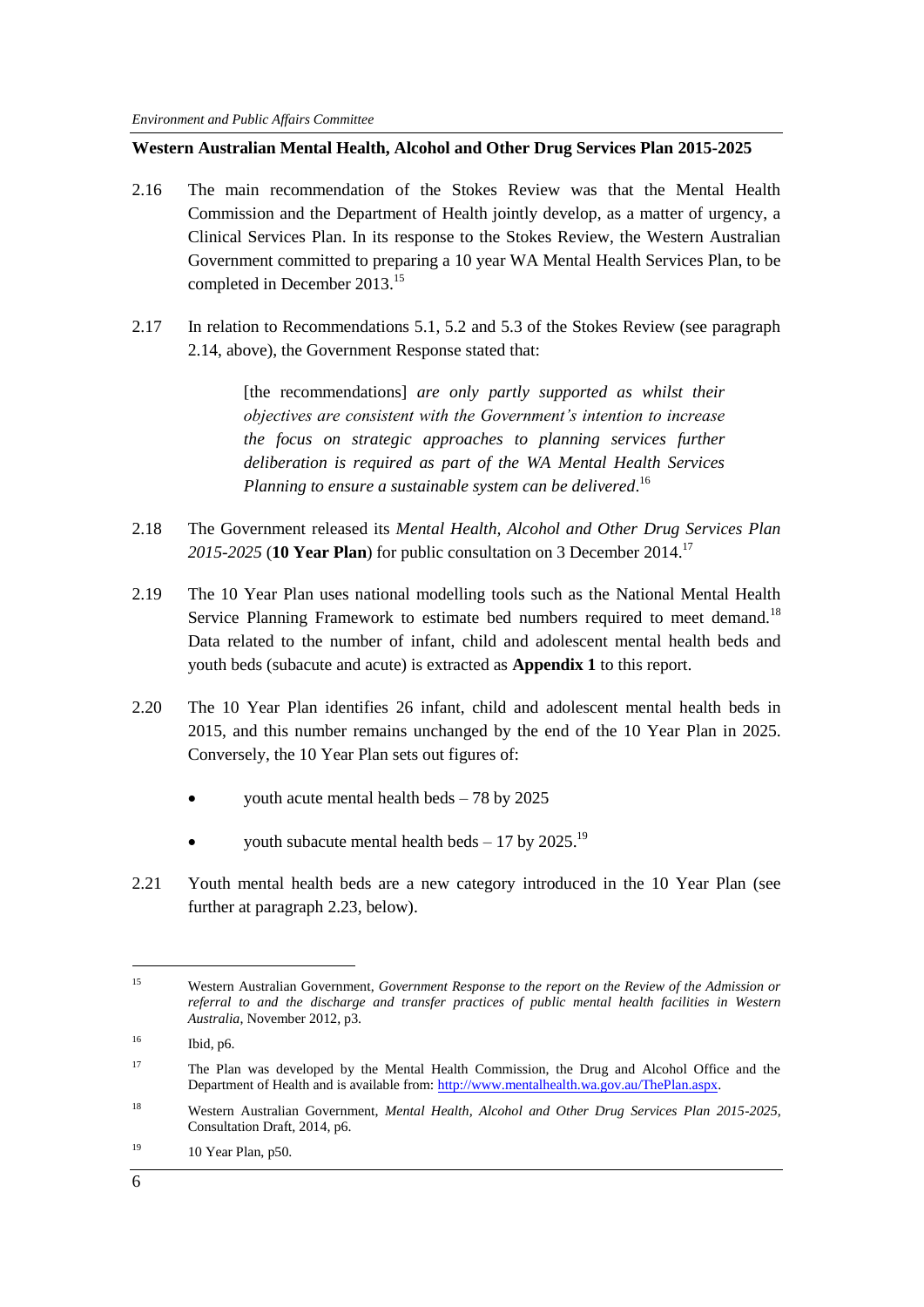- 2.22 The Hospital in the Home (**HITH**) mental health program is referred to in the 10 Year Plan as offering individuals the "opportunity to receive hospital level treatment delivered in their home, where clinically appropriate.<sup>20</sup> According to the 10 Year Plan, 20 per cent of inpatient mental health beds will be delivered as HITH "beds" by  $2025^{21}$
- <span id="page-10-2"></span>2.23 Mental health services for children are generally provided as one stream for infants, children and adolescents (0-17 years). The 10 Year Plan aims to reconfigure this age group into two streams: infant, child and adolescent (0-15 years) and youth (16-24 years) and use these streams to determine the number of beds and community-based services to provide. $^{22}$
- 2.24 The 20 beds at PCH are one of the first milestones for mental health beds for children in the 10 Year Plan. By 2017, the 10 Year Plan aims to have converted BAU into a State-wide 14 bed subacute service for youth (as defined above). The 10 Year Plan does not refer to any additional mental health beds for children or youth being allocated in its other milestone years  $(2020 \text{ and } 2025)^{23}$
- 2.25 At the time of finalising this report, community consultation meetings based on the 10 Year Plan were still in progress across the State.

## <span id="page-10-0"></span>**3 THE COMMITTEE'S INQUIRIES**

3.1 As part of its preliminary inquiries, the Committee wrote to the principal petitioner and the tabling Member and forwarded the information received to the Minister for Mental Health and the Minister for Health, respectively.

### <span id="page-10-1"></span>**Government response to the petition**

- 3.2 The Minister for Health advised the Committee that the PCH Project Team worked in collaboration with the Department of Health and the Mental Health Commission in 2010 to estimate that 20 beds would meet future demand for mental health beds for children under  $16$  years.<sup>24</sup> The 20 beds at PCH will include:
	- eight beds transferring from PMH (Ward 4H for under 16 year olds)
	- six beds from BAU (for under 18 year olds)
	- six new beds to be purchased by the Mental Health Commission.

 $^{20}$  10 Year Plan, p52.

<sup>&</sup>lt;sup>21</sup> Ibid, p52. This figure is not broken down into adult or child/youth beds.

 $^{22}$  Ibid, p75.

<sup>23</sup> Ibid, pp95-99.

<sup>&</sup>lt;sup>24</sup> Letter from Hon Dr Kim Hames MLA, Minister for Health, 1 April 2014, p1.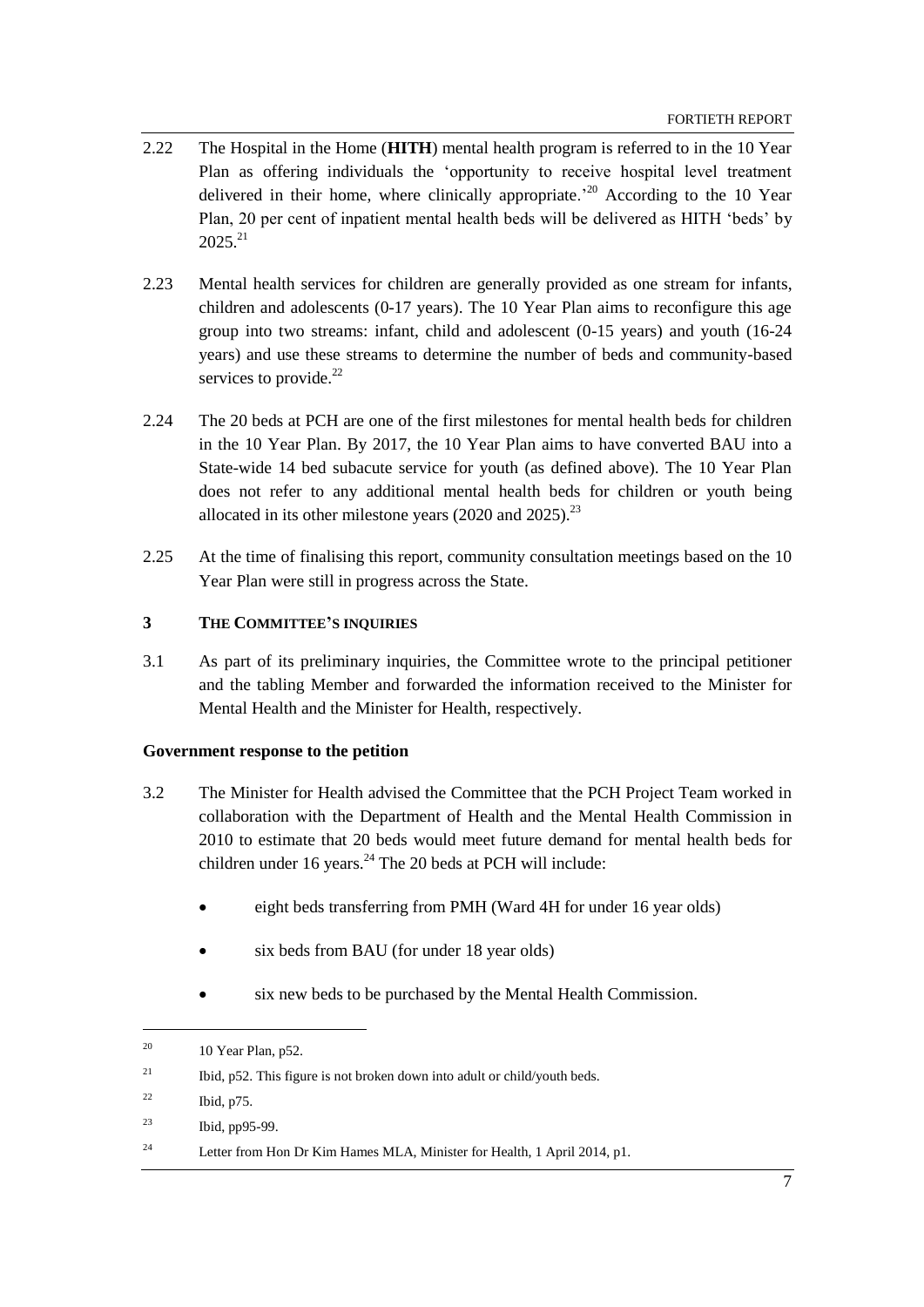- 3.3 The Minister for Health also advised that "two of these beds [at PCH] will be intensive care beds for those requiring intensive supervision and treatment with the capacity to increase this to four intensive beds when required.<sup>25</sup> Planning for inpatient beds for the 16-18 year old youth cohort is part of the Government's 10 Year Plan and it is this group that accounts for the 'vast majority of the current waitlist at any given time.<sup>26</sup>
- 3.4 The Minister for Mental Health responded to the Committee on 30 May 2014 with the following information in support of the Minister for Health's submission: $^{27}$ 
	- the 12 beds at BAU are accessible to children and adolescents (under 18), whereas the 20 PCH beds will be accessible to children under 16 years. New mental health beds have been determined for the youth cohort aged 16-24 at the new Fiona Stanley Hospital, meaning that a significant proportion of service users at BAU will have access to new beds at the Fiona Stanley Hospital.<sup>28</sup>
	- Not all children experiencing psychological and emotional problems will require specialist mental health interventions; assessment and treatment of serious mental health problems can be provided out of a hospital setting (known as 'subacute services').
	- Subacute services are provided for people with a mental health problem who are not so unwell that they need to be in hospital, but who would benefit from short-term, residential mental health care, daily living and practical assessment to become well again and return home. The anticipated benefits to communities where subacute services are located can include reduced inpatient and emergency department admissions.
	- Specialist mental health hospital inpatient services for children and young people are being planned and developed based on population growth forecasts.
	- In addition to the 20 PCH mental health inpatient beds, eight will be assigned to patients with eating disorders within the adolescent ward.<sup>29</sup>

-

<sup>&</sup>lt;sup>25</sup> Letter from Hon Dr Kim Hames MLA, Minister for Health, 1 April 2014, p2.

<sup>&</sup>lt;sup>26</sup> Ibid, p2. According to the Mental Health Commission, young people aged 16-24 years in Western Australia experience symptoms of mental health problems at a rate higher than the national annual average: 31 per cent in WA, compared to the Australian average of 26 per cent: Mental Health Commission, *Rates of mental illness among young people*, [http://www.mentalhealth.wa.gov.au/mental\\_illness\\_and\\_health/youth\\_mentalhealth/rates\\_youthillness.as](http://www.mentalhealth.wa.gov.au/mental_illness_and_health/youth_mentalhealth/rates_youthillness.aspx) [px,](http://www.mentalhealth.wa.gov.au/mental_illness_and_health/youth_mentalhealth/rates_youthillness.aspx) (viewed on 7 May 2014).

<sup>&</sup>lt;sup>27</sup> Letter from Hon Helen Morton MLC, Minister for Mental Health, 30 May 2014.

 $^{28}$  Ibid, p1.

 $^{29}$  Ibid, p4.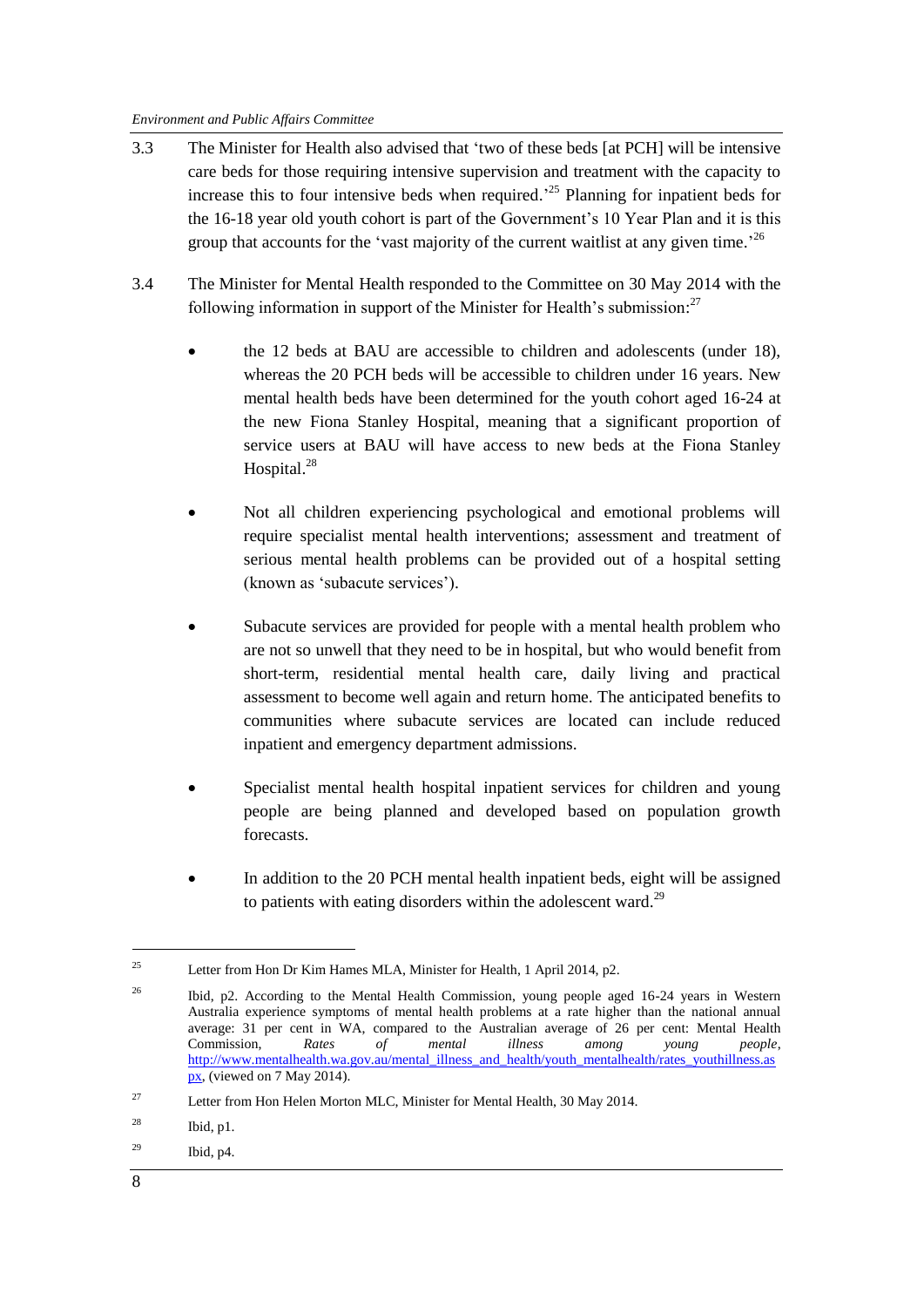- All young people who present at a hospital in the metropolitan area for mental health issues are assessed by the local hospital mental health team, with the CAMHS ART<sup>30</sup> recommending an appropriate course of action for the patient. This assessment includes a separation letter which outlines ongoing care options for the patient, including emergency telephone support and a safety management plan.<sup>31</sup>
- 3.5 The Minister for Mental Health also advised the Committee that the "Ten Year Plan development is currently underway", with recommendations on priorities expected to include the number and type of mental health beds (including forensic mental health beds) that the State will require beyond current numbers.<sup>32</sup>

## <span id="page-12-0"></span>*Demand for mental health beds and the 'turn-away rate'*

3.6 The Committee requested additional information from the Minister for Health regarding admissions for young patients (under 18 years). The Minister initially provided data for bed occupancy rates and turn-away rates for the past two years for BAU and Ward 4H at PMH, as follows:

## **Bed occupancy rates**

l

| Average bed occupancy     | <b>BAU</b> | 4H    |
|---------------------------|------------|-------|
| FY 12/13                  | 74.5%      | 60.5% |
| FY 13/14                  | 84.2%      | 80.6% |
| Jan - Jun 2014 (181 days) |            |       |
| # days @ 100% occupancy   | 35         | 61    |
| 100% occupancy            | 19.3%      | 33.7% |

## Admission numbers and length of stay

| Number of admissions          | <b>BAU</b> | 4H |
|-------------------------------|------------|----|
| FY 12/13                      | 344        |    |
| FY 13/14                      | 234        |    |
| Average length of stay (days) |            |    |
| FY 12/13                      | 10 A       |    |
| FY 13/14 (11 months data)     | 85         |    |

<sup>30</sup> Child and Adolescent Mental Health Service Acute Response Team.

<sup>&</sup>lt;sup>31</sup> Letter from Hon Helen Morton MLC, Minister for Mental Health, 30 May 2014, p5.

<sup>&</sup>lt;sup>32</sup> Ibid, p5. See paragraphs 2.16-2.25 for further detail on the 10 Year Plan.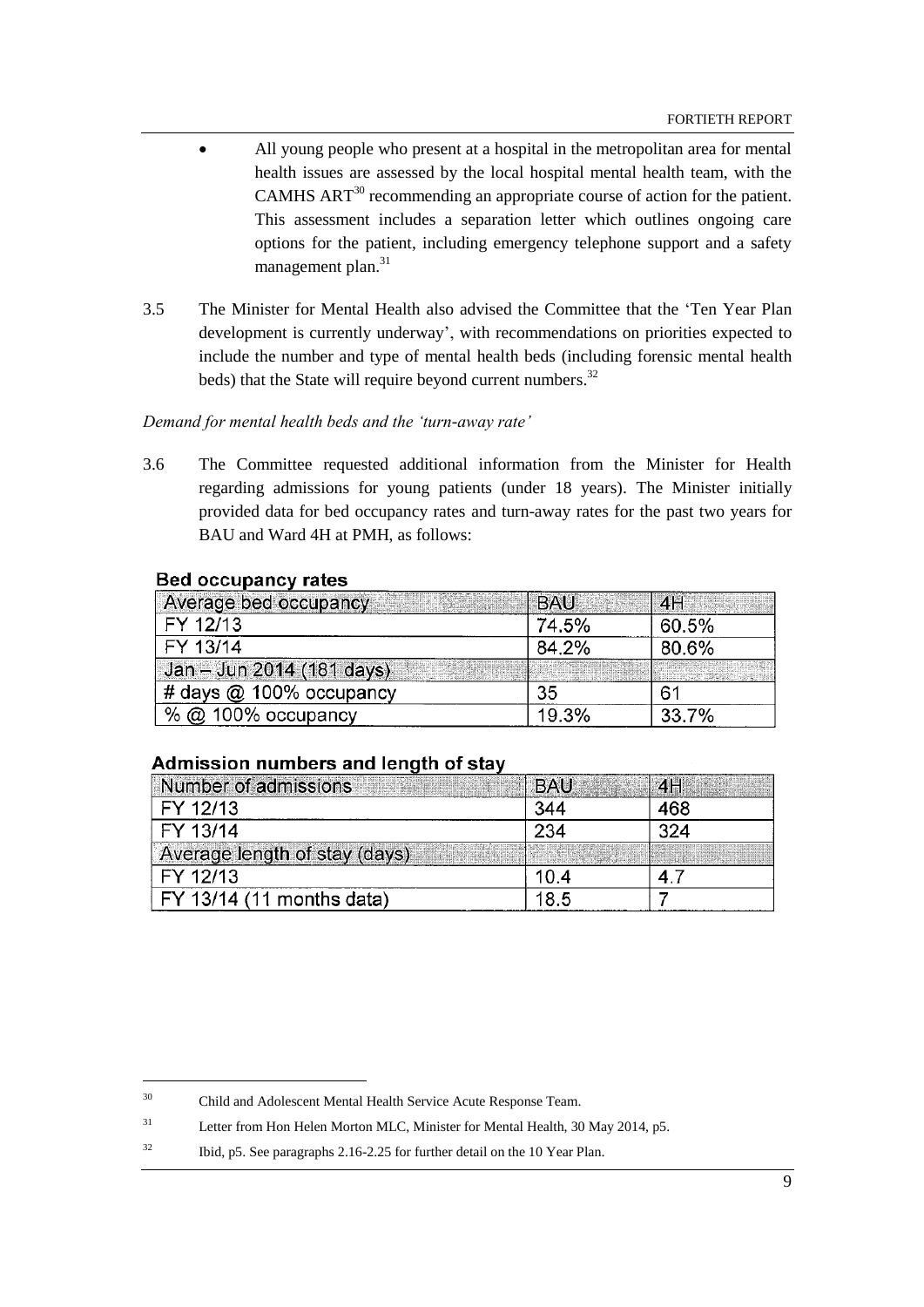### 2013 Bed requests

- 542 bed requests received (379 from emergency departments)
- 309 admitted (57%)
- Non-admitted outcomes (n= 233):
	- $ACIT$  (n=50)  $-21\%$ .  $\mathbf{i}$
	- ii. Community CAMHS (n=81) - 35%.
	- Adult Mental Health Service (n=22) 9%. iii.
	- Youth Mental Health Service ( $n = 11$ ) 5%. iv.
	- v. Private mental health sector  $(n=21) - 9\%$ .
	- GP and NGO services  $(n=48) 21\%$ . vi.

## 2014 Bed reauests (until 30 June 2014)

- 325 bed requests received (212 from emergency departments).
- 221 admitted (68%).
- Non-admitted outcomes (n= 104):
	- $ACIT$  (n=27)  $-26%$ . i.
	- Community CAMHS (n=40) 39%. ii.
	- iii. Adult Mental Health Service (n=5) - 5%.
	- Youth Mental Health Service  $(n=6) 5\%$ . iv.
	- Private mental health sector ( $n=4$ ) 5%.  $V_{\tau}$
	- GP and NGO services  $(n=22) 20\%$ . vi.

## **SUMMARY**

Between 56% – 65% of young people not admitted, receive ongoing community care through CAMHS. Around 20% of young people not admitted do not require a mental health service.

- 3.7 The Minister for Health also advised the Committee that "at times, a young person may occupy an adult mental health bed whilst awaiting transfer to an available CAMHS bed", but that these occasions are rare. In terms of turn-away rates, CAMHS does not turn away young people who have been referred for admission "without an acceptable alternative being suggested/recommended to the referrer.<sup>33</sup> This accords with the principal petitioner's evidence regarding CAMHS referring her daughter to BAU on the last occasion that they presented to PMH.<sup>34</sup>
- 3.8 The Committee notes that BAU was at 100 per cent occupancy one day in five, whilst Ward 4H at PMH was at 100 per cent occupancy one day in three for the period of January to June 2014.

### <span id="page-13-0"></span>**Evidence provided to the Committee**

3.9 The Committee has heard that the issue of children being treated for mental health problems is broader than merely the number of beds available in hospitals:

<sup>33</sup> Letter from Hon Dr Kim Hames MLA, Minister for Health, 9 July 2014, p4.

<sup>34</sup> Mrs Christine Brown, Director*,* More Mental Health Placements for Perth Children"s Hospital, *Transcript of Evidence*, 2 July 2014, p2.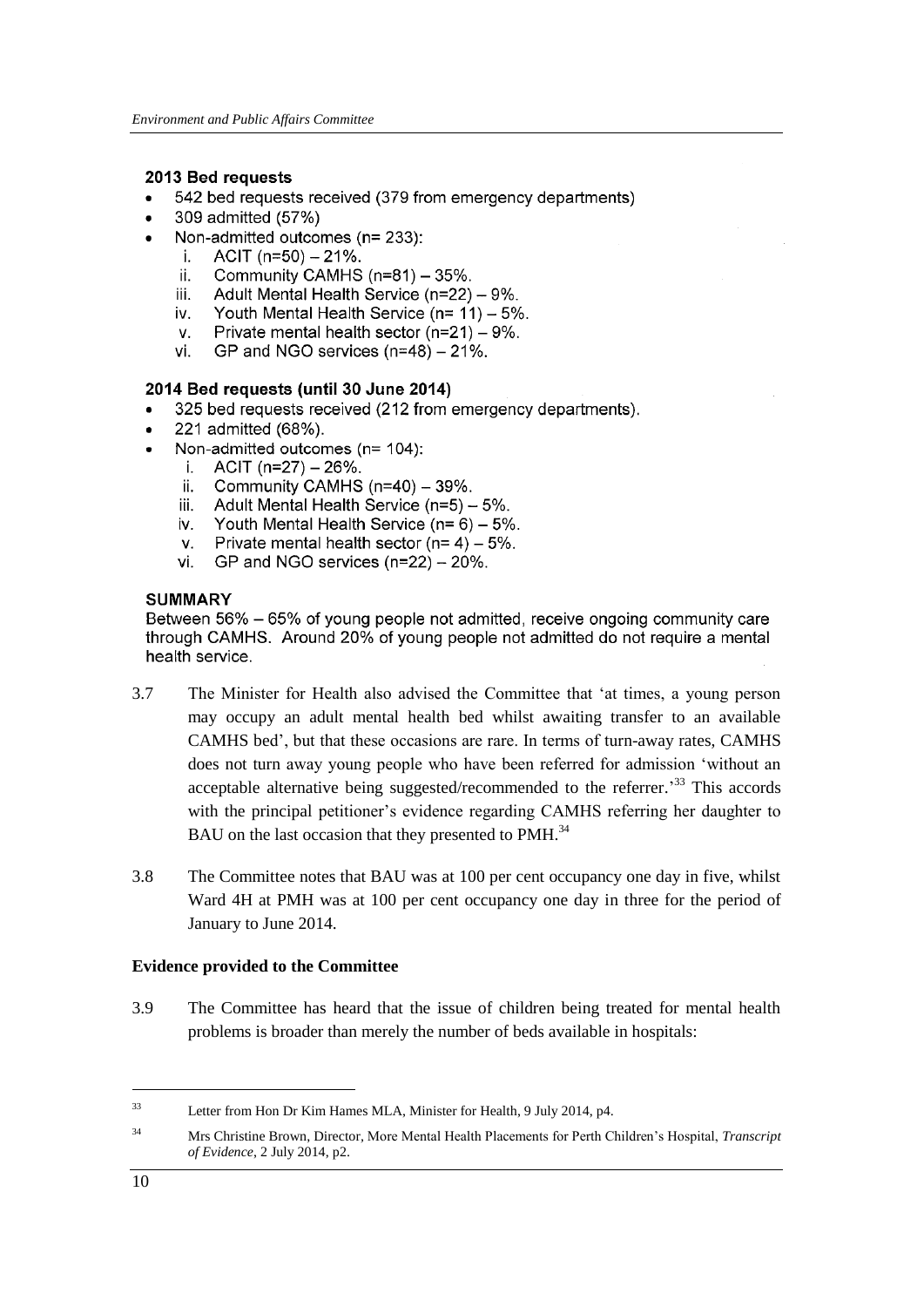FORTIETH REPORT

*Dr Groves: Removing a child from their home and going into hospital is often very traumatising and something that should really only occur when all other options have failed. It is in that regard that planning and thinking about the number of beds needs to be taken into consideration. What is the optimal amount of all the other sorts of services needed to get by with the least number of beds?*<sup>35</sup>

3.10 The question central to this petition of "how many beds are needed?" cannot be answered without reference to the other mental health services available for families in the community and how these impact upon the availability of beds for children and young people. The Committee has also heard evidence that the lack of primary mental health care and community programs has a flow-on effect on the access to beds, which could result in 20 beds being insufficient to meet demand.

> *Dr Aaron Groves: If we are not doing all of those particular aspects*  [such as community specialist child and adolescent services, primary mental health care, HITH], *the number of beds we will need will be much higher. So 20, according to that planning framework, is about right. But you need all of those other things.*

*Without it, 20 will not be enough*. 36

3.11 The statement above from the Royal Australian and New Zealand College of Psychiatrists was echoed in evidence from the Mental Health Commissioner that:

> *our modelling suggests – and it is certainly my view – that our acute bed settings are adequate based on our population and epidemiology, but they are adequate if we also have the other elements of the system in adequate supply*.

> *At the moment we do not have the other elements of the system in adequate supply. We are letting people get too sick and they need the highest severity of treatment.*

> *A big part of the modelling we are doing is telling us that we need to invest more in the subacute and community-based care settings.*<sup>37</sup>

3.12 The trend in the future is to move away from inpatient treatment towards a focus on this subacute and community-based care:

<sup>35</sup> Dr Aaron Groves, Chair, WA Branch, Royal Australian and New Zealand College of Psychiatrists, *Transcript of Evidence*, 2 July 2014, p2.

<sup>36</sup> Ibid, p6.

<sup>37</sup> Mr Timothy Marney, Commissioner*,* Mental Health Commission, *Transcript of Evidence*, 2 July 2014, p3.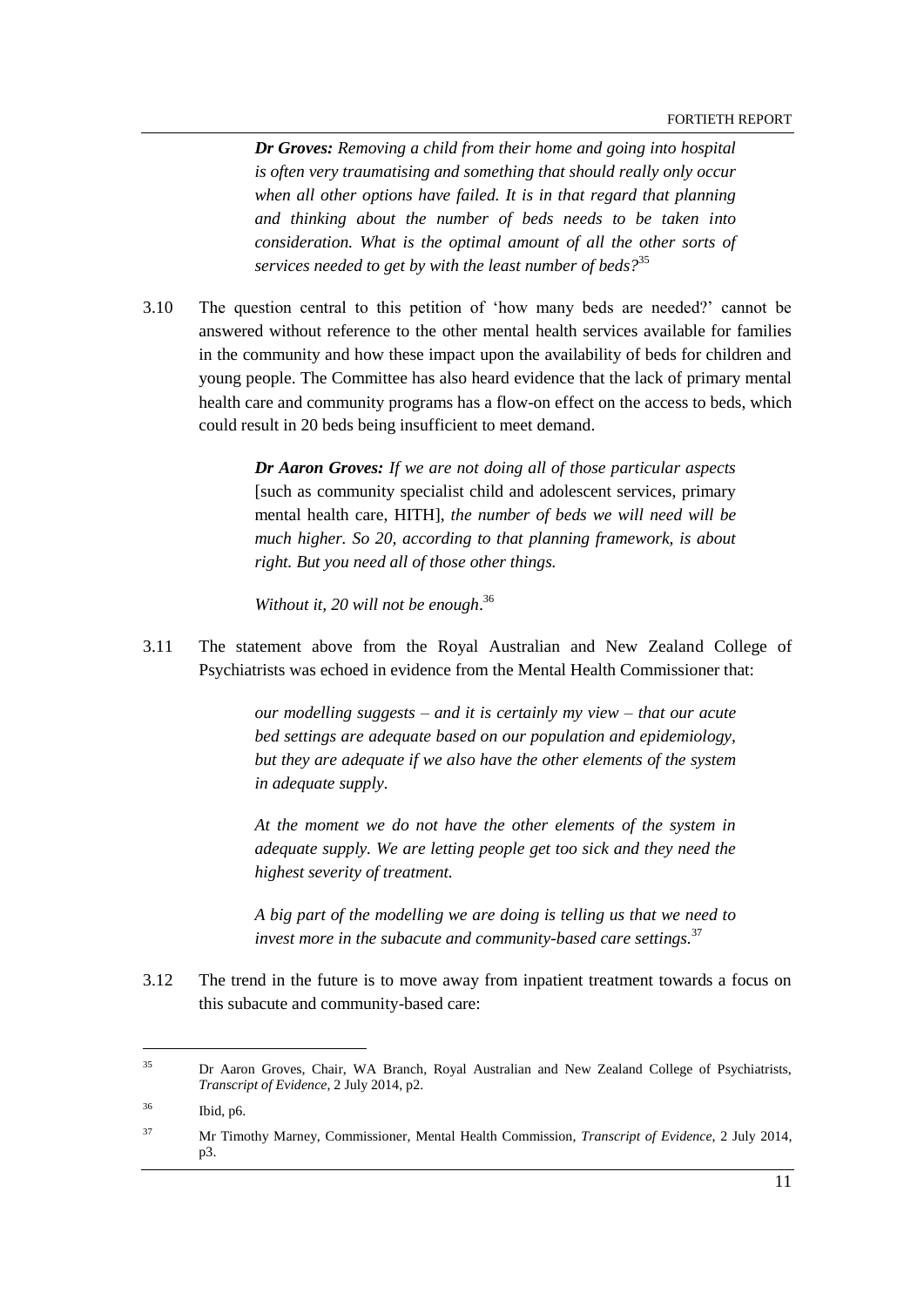*Mr Marney: Historically, the number of beds that existed in the system was maintained, albeit there has been a shift in the model of care over the past few decades that saw those inpatient settings decline with more community-based supports and general practitioner-supports being the increased focus.* 

*That is the long-term trend*. 38

- 3.13 The Mental Health Commission also advised the Committee that "bed numbers are finite' and the reality of the system is that 'if a bed is not available, a bed is not available.<sup>39</sup> In the Committee's view, this further emphasises the need to strongly back up the number of mental health beds available for children with adequate support services and community-based alternatives.
- 3.14 The Mental Health Commission provided supplementary information to the Committee following its hearing. The total number of new mental health beds that are expected to become operational in 2015 was broken down as follows:
	- *20 beds at Perth Children's Hospital (6 transferred from Bentley Adolescent Unit, 8 transferred from PMH, 6 new beds)*
	- *30 beds in Fiona Stanley Hospital (all new beds)*
	- *30 beds in Sir Charles Gairdner Hospital (re-furbished, currently 36 beds)*
	- *56 beds in the Midland Health Campus (9 transferred from Graylands, 41 from Swan Health Campus and a further 6 expected to move from Sir Charles Gairdner Hospital).*

*This represents an overall increase of 36 beds*. 40

3.15 The Committee notes that, of the 36 new beds referred to above, only six are for children.

## <span id="page-15-0"></span>*Admission versus community treatment*

3.16 Following the evidence received above, the Committee again requested further details from the Minister for Health of the numbers of children being turned away from hospitals because of a lack of beds.

<sup>38</sup> Mr Timothy Marney, Commissioner*,* Mental Health Commission, *Transcript of Evidence*, 2 July 2014, p2.

<sup>39</sup> Ibid, p3.

<sup>&</sup>lt;sup>40</sup> Letter from Mr Timothy Marney, Commissioner, Mental Health Commission, 6 August 2014, p4.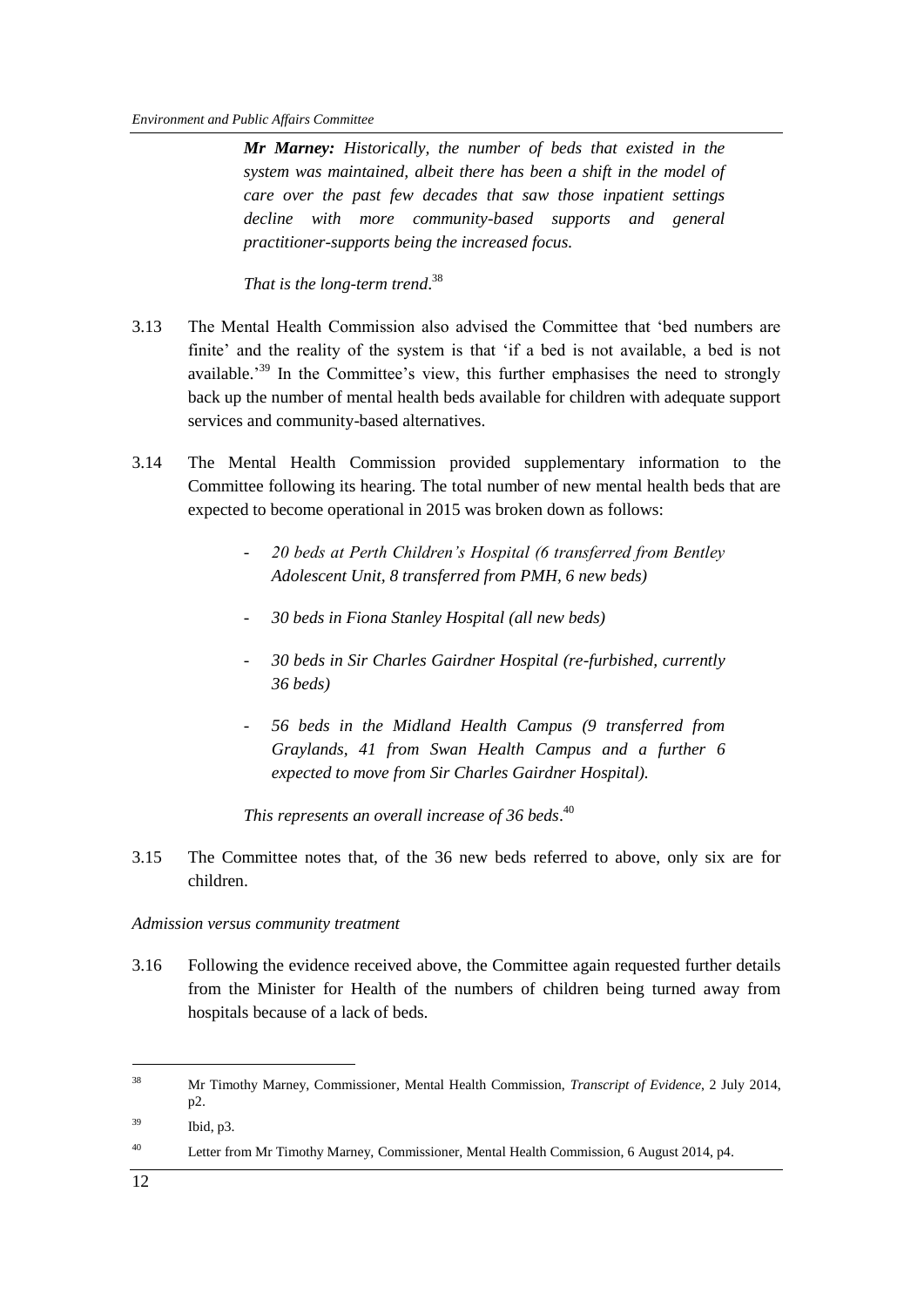3.17 According to the Minister for Health, CAMHS individually assesses every child (under 16 years) who presents at PMH for treatment to "determine if treatment can be offered safely in the community as opposed to admission in an inpatient unit.<sup>41</sup>

> *There are occasions when wards are at 100 per cent occupancy. During these times, the young person remains in an emergency department or other medical, surgical or mental health ward/observation area and is placed on a waitlist for admission to a CAMHS bed*. 42

3.18 The Minister for Health advised the Committee that the issue of "turn-away" rates is a subjective experience, as "the offer of community treatment may not be what the parent/carer or referral service wish for.<sup>43</sup>

**Finding 1: The Committee finds that admission to hospital should be a last resort in the treatment of mental health issues in children.**

- 3.19 The Minister provided the following data regarding admission rates at PMH for January-June 2014:
	- 104 of 325 bed requests were not offered admission (32 per cent)
	- 22 of the 104 non-admissions (21 per cent) above were treated through ongoing primary healthcare services (GPs) or non-governmental organisations
	- 67 of the 104 non-admissions were offered ongoing clinical intervention through CAMHS community program (65 per cent).
- 3.20 The Committee notes that 15 of the 104 non-admissions are not included in the data above.
- 3.21 The Committee also queried with the Minister for Mental Health the figure of 70 youth mental health beds mentioned at hearing by both the Royal Australian and New Zealand College of Psychiatrists and the Mental Health Commission.<sup>44</sup> The Minister for Mental Health confirmed the figures of 78 dedicated youth acute and 17 youth subacute mental health beds referred to in the 10 Year Plan (refer to paragraph [2.20](#page-9-1) and **Appendix 1**).

<sup>41</sup> Letter from Hon Dr Kim Hames MLA, Minister for Health, 29 October 2014, p3.

 $^{42}$  Ibid, p3.

<sup>43</sup> Ibid, p3.

<sup>44</sup> Mr Timothy Marney, Commissioner*,* Mental Health Commission, *Transcript of Evidence*, 2 July 2014, p4 and Dr Aaron Groves, Chair, WA Branch, Royal Australian and New Zealand College of Psychiatrists, *Transcript of Evidence*, 2 July 2014, p6.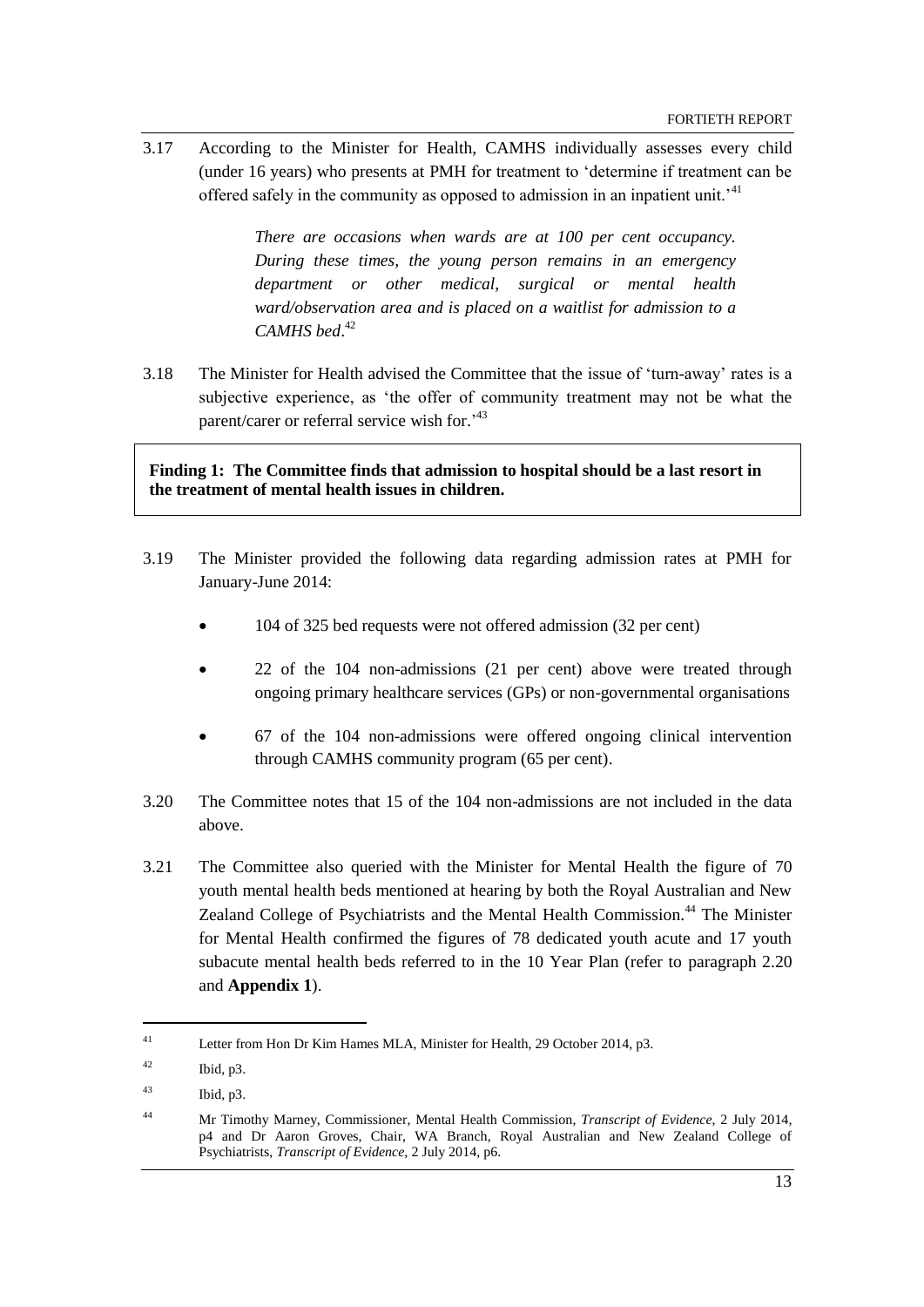## <span id="page-17-0"></span>**4 ISSUES RAISED BY THE PETITION**

#### <span id="page-17-1"></span>**Number of beds needed**

- 4.1 The principal petitioner claims that the 20 authorised mental health beds planned for PCH are inadequate to meet the current and future mental health needs of young people in WA.
- 4.2 The Committee has heard that the figure of 20 beds was reached through published population growth estimates. The Royal Australian and New Zealand College of Psychiatrists testified that 20 beds will be sufficient, provided that subacute care is encouraged and well-funded.<sup>45</sup>
- 4.3 The Committee notes that the 20 beds being allocated to PCH are not all new beds: 14 beds are to be transferred from other facilities (BAU and PMH) and only six will be new beds purchased by the Mental Health Commission.

#### <span id="page-17-2"></span>**Importance of subacute services**

- 4.4 The Committee has overwhelmingly heard that community-based alternatives to inpatient treatment should be the preferred course of action for children in need of mental health care.
- 4.5 According to the Mental Health Commission:

*focusing on just acute beds is probably the wrong way to go and we need to be looking at the system holistically to ensure that we have got adequate supply, service and support at each step in the system from community-based settings right through to acute. That way we get a balanced system.* 

*If we do not focus the system in that way, then we will never be able to meet the demand through provision of skewed acute services.* 46

4.6 It is the Committee"s view that "step-up, step-down" subacute services are an important part of mental health treatment. Subacute services can relieve pressure on acute beds and avoid the potentially traumatic situation of hospital admission for children who are suffering from mental health problems.

<sup>45</sup> Dr Aaron Groves, Chair, WA Branch, Royal Australian and New Zealand College of Psychiatrists, *Transcript of Evidence*, 2 July 2014, p6.

<sup>46</sup> Mr Timothy Marney, Commissioner*,* Mental Health Commission, *Transcript of Evidence*, 2 July 2014, p9.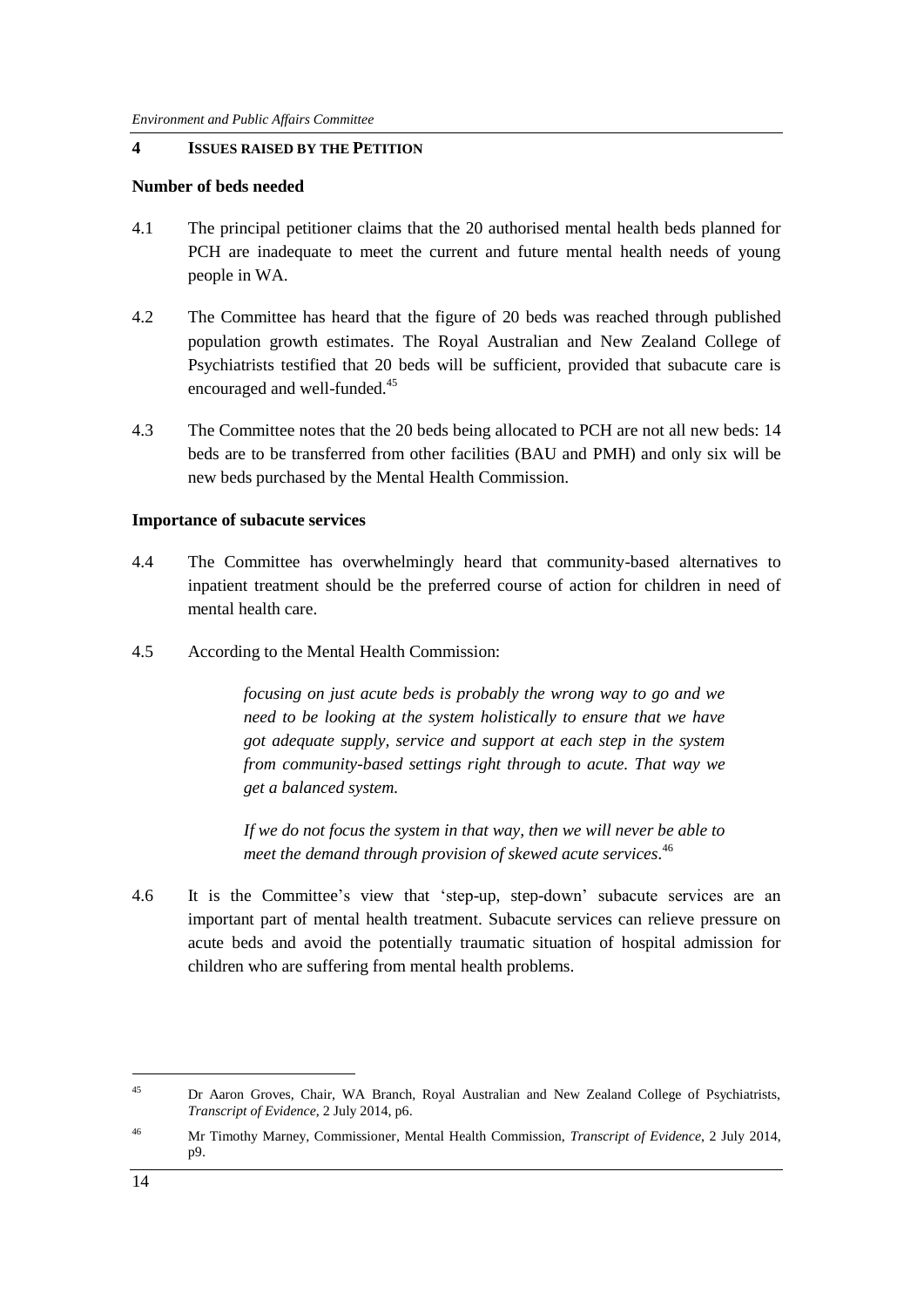4.7 Providing care at the primary level allows for early intervention and the mitigation of the late presentation of problems which can unfortunately result in hospital admission.<sup>47</sup> The Committee supports this approach to mental health care for children and endorses the Minister for Mental Health's advice that 'anticipated benefits to communities where subacute services are located include reduced inpatient stay for people assessed as ready for discharge and access to best practice mental health care<sup>,48</sup>

**Finding 2: The Committee finds that the 20 mental health beds planned for Perth Children's Hospital will only be sufficient if community-based subacute care is adequately funded and supported.**

**Recommendation 1: The Committee recommends that the Minister for Mental Health demonstrate to the Legislative Council how adequate funding and support is to be provided for community-based subacute care.**

Disnahal

**Hon Simon O'Brien MLC Chairman**

**26 March 2015**

<sup>&</sup>lt;sup>47</sup> Dr Aaron Groves, Chair, WA Branch, Royal Australian and New Zealand College of Psychiatrists, *Transcript of Evidence*, 2 July 2014, p6.

<sup>48</sup> Letter from Hon Helen Morton MLC, Minister for Mental Health, 30 May 2014, p2.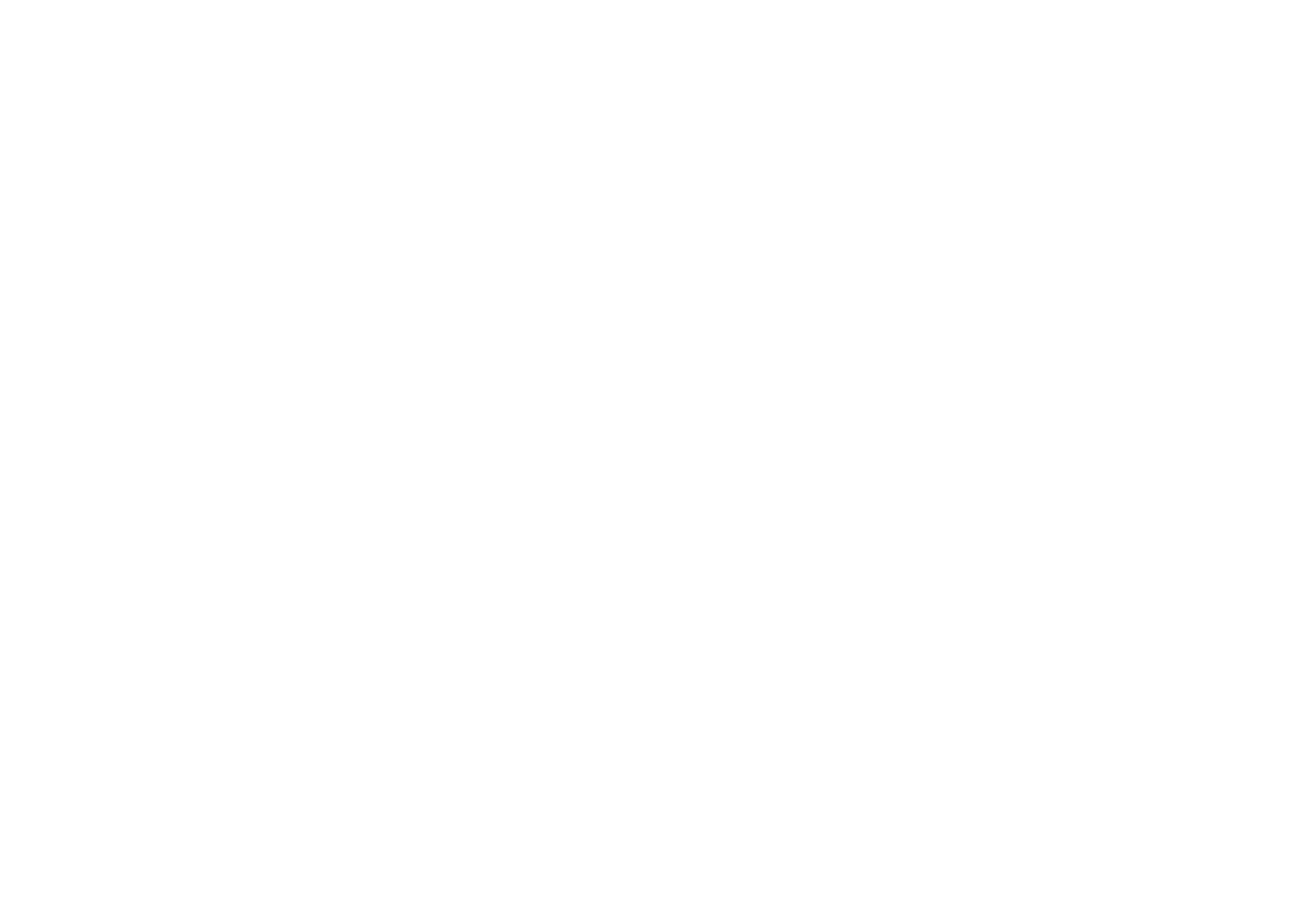## **APPENDIX 1**

# *WESTERN AUSTRALIAN MENTAL HEALTH, ALCOHOL AND OTHER DRUG SERVICES PLAN 2015-2025*

|                                                                                 |  |                 |                            |                 |           |              |                  |                 |      |                    | <b>North Metropolitan</b> |                 |      |                       |               |                              |                          |      |                    | South Metropolitan |      |          |                |           |             |          |  |
|---------------------------------------------------------------------------------|--|-----------------|----------------------------|-----------------|-----------|--------------|------------------|-----------------|------|--------------------|---------------------------|-----------------|------|-----------------------|---------------|------------------------------|--------------------------|------|--------------------|--------------------|------|----------|----------------|-----------|-------------|----------|--|
| <b>Service Type</b>                                                             |  |                 | <b>State-wide Services</b> |                 |           |              | <b>Graylands</b> |                 |      | North Metropolitan |                           |                 | City | Joondalup-<br>Waneroo | Lower<br>West | Stirling-<br>Osborne<br>Park | Swan and<br><b>Hills</b> |      | South Metropolitan |                    |      | Armadale | <b>Bentley</b> | Fremantle | <b>PARK</b> |          |  |
|                                                                                 |  | Current         | 2017                       | 2020            | 2025      | $\mathbf{E}$ | 2017             | 2020            | 2025 | <b>Curren</b>      | 2017                      | 2020            | 2025 | 2025                  | 2025          | 2025                         | 2025                     | 2025 |                    | 2017               | 2020 | 2025     | 2025           | 2025      | 2025        | 2025     |  |
| <b>Community Bed Based Services</b><br><b>Beds (total)</b>                      |  |                 |                            |                 |           |              |                  |                 |      | 300                | 342                       | 415             | 630  | 110                   | 140           |                              | 114                      | 186  | 205                | 243                | 341  | 592      | 178            | 126       | -89         | 199      |  |
| MH Community Based Beds<br><b>Beds</b>                                          |  |                 |                            |                 |           |              |                  |                 |      | 131                | 163                       | 233             | 334  | 42                    | 88            | ഩ                            | 65                       |      | 100 <sup>1</sup>   | 120                | 168  | 320      | 80             | 90        |             | 90       |  |
| <b>AOD - Low Medical Withdrawal</b><br><b>Beds</b>                              |  |                 |                            |                 |           |              |                  |                 |      | 44                 | 14                        | 17              | 20   | 14                    |               |                              |                          |      |                    |                    |      |          |                |           |             |          |  |
| <b>AOD</b> - Residential rehab<br><b>Beds</b>                                   |  |                 |                            |                 |           |              |                  |                 |      | 155                | 165                       | 165             | 276  | 54                    |               |                              |                          | 104  | 105                | 123                | 166  | 254      |                |           |             | 100      |  |
| <b>Hospital Based Services</b><br><b>Beds (total)</b>                           |  | 26              | 38                         | 38              | 43        | 176          | 149              | 103             |      | 206                | 236                       | 268             | 425  | 85                    | 105           | 54                           | 81                       | 100  | 243                | 282                | 303  | 377      | 66             | 121       | 103         | 87       |  |
| <b>Beds</b><br>MH Infant, Child and Adolescent                                  |  | 26 <sup>1</sup> | 20 <sub>2</sub>            | 20 <sub>1</sub> | 21        |              |                  |                 |      |                    |                           |                 |      |                       |               |                              |                          |      |                    |                    |      |          |                |           |             |          |  |
| <b>MH Youth Acute</b><br><b>Beds</b><br><b>MH Youth Subacute</b><br><b>Beds</b> |  |                 | 14                         | 4               |           |              |                  |                 |      |                    | 15                        | 15              | 32   |                       | 17            |                              |                          |      |                    | 14                 | 14   | 29       |                |           |             | 15       |  |
| <b>MH Adult Acute</b><br><b>Beds</b>                                            |  |                 |                            |                 |           |              | 34               | 19 <sup>1</sup> |      | 103                | 97                        | 97              | 157  | 24                    |               |                              | 30                       | 25   | 163                | 171                | 171  | 141      | 25             | 60        |             |          |  |
| <b>Beds</b><br><b>MH Adult Subacute</b>                                         |  |                 |                            |                 |           | 54<br>82     | 65               | 43              |      |                    |                           |                 | 33   |                       |               |                              |                          |      | 20 <sub>1</sub>    | 20                 | 20   |          |                | 12        |             | 20<br>10 |  |
| <b>MH Older Adult Acute</b><br><b>Beds</b>                                      |  |                 |                            |                 |           | 32           | 26               | 17              |      | 52                 | 27                        | 27              | 27   |                       |               |                              |                          |      | 60                 | 28                 | 28   | 28       |                |           |             | 10       |  |
| <b>Beds</b><br>MH Older Adult Subacute                                          |  |                 |                            |                 |           |              |                  |                 |      |                    | 25                        | 25              | 39   |                       | 12            |                              | 13                       |      |                    | 32                 | 32   |          |                |           |             |          |  |
| <b>MHHITH*</b><br><b>Beds</b>                                                   |  |                 |                            |                 |           |              | 24               | 24              |      |                    | 18                        | 36              | 72   |                       |               |                              |                          |      |                    | 17                 | 34   |          |                |           |             | 17       |  |
| <b>Beds</b><br>Mental Health Observation Area (MHOA)                            |  |                 |                            |                 |           |              |                  |                 |      |                    | 13 <sub>1</sub>           | 13 <sup>1</sup> | 13   |                       |               |                              |                          |      |                    |                    |      |          |                |           |             |          |  |
| <b>Beds</b><br>AOD (High/Complex Medical Withdrawal)                            |  |                 |                            |                 |           |              |                  |                 |      |                    |                           | 52              | 52   |                       |               |                              |                          |      |                    |                    |      |          |                |           |             |          |  |
| Specialised State-wide Services (inpatient) **<br><b>Beds</b> (total)           |  | 8 <sup>1</sup>  | 40                         | 54              |           |              |                  |                 |      |                    |                           |                 |      |                       |               |                              |                          |      |                    |                    |      |          |                |           |             |          |  |
| <b>Eating Disorders</b><br><b>Beds</b>                                          |  |                 | 24                         | 34              |           |              |                  |                 |      |                    |                           |                 |      |                       |               |                              |                          |      |                    |                    |      |          |                |           |             |          |  |
| <b>Perinatal beds</b><br><b>Beds</b>                                            |  |                 |                            | 20 <sup>1</sup> |           |              |                  |                 |      |                    |                           |                 |      |                       |               |                              |                          |      |                    |                    |      |          |                |           |             |          |  |
| <b>Forensic Services</b><br><b>Beds (total</b>                                  |  | 38              | 38                         | 38              | <b>QC</b> |              |                  |                 |      |                    |                           |                 |      |                       |               |                              |                          |      |                    |                    |      |          |                |           |             |          |  |
| <b>MH Acute Hospital</b><br><b>Beds</b>                                         |  | 30 I            | 30                         | 30 <sup>1</sup> |           |              |                  |                 |      |                    |                           |                 |      |                       |               |                              |                          |      |                    |                    |      |          |                |           |             |          |  |
| <b>MH Subacute Hospital</b><br><b>Beds</b>                                      |  |                 |                            |                 |           |              |                  |                 |      |                    |                           |                 |      |                       |               |                              |                          |      |                    |                    |      |          |                |           |             |          |  |
| <b>Forensic Services (in-prison)</b><br><b>Beds (total</b>                      |  |                 |                            | 70              |           |              |                  |                 |      |                    |                           |                 |      |                       |               |                              |                          |      |                    |                    |      |          |                |           |             |          |  |
| In-prison MH/AOD Beds<br><b>Beds</b>                                            |  |                 |                            | $\overline{20}$ |           |              |                  |                 |      |                    |                           |                 |      |                       |               |                              |                          |      |                    |                    |      |          |                |           |             |          |  |

#### <span id="page-20-0"></span>**NOTES**

\* HITH beds are a substitution for both acute and subacute hospital beds

\*\*Specialised State-wide Services refer to those services that are accessible to the entire State's population, but may be located in one specific location (e.g. the metropolitan area).

Note: some total columns may not add, due to rounding.

Note: Exact locations and distributions will be determined by a combination of the consultation process and the assessment of relative feasibility to deliver the service.